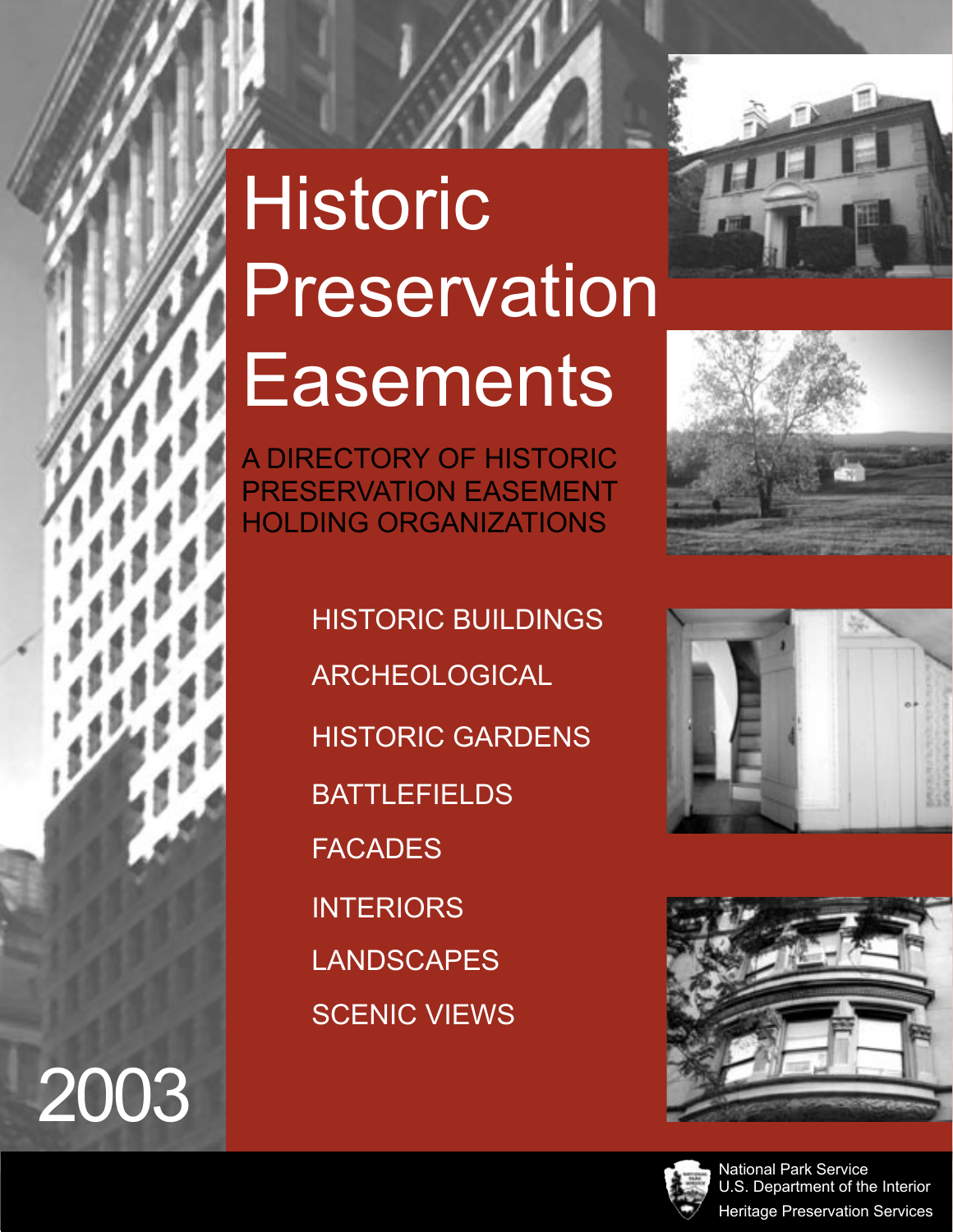The mission of the Department of the Interior is to both protect and provide access to our Nation's natural and cultural heritage and honor our trust responsibilities to tribes.

The National Park Service preserves unimpaired the natural and cultural resources and values of the National Park System for the enjoyment, education, and inspiration of this and future generations. The Service cooperates with partners to extend the benefits of natural and cultural resources conservation and outdoor recreation throughout this country and the world.



**COVER PHOTOS**  (top to bottom)

*The majestic c. 1900 Land Title Building is protected by a preservation easement assuring its place in the Philadelphia skyline for generations (photo NPS archives).*

*This detached property built in the 1920s in the Federal style retains its significant architectural features and is protected by a historic preservation easement (photo NPS archives).*

*An easement protects the Cedar Creek Battlefield site in Virginia, including the Heater House (Photo by Eric Long, courtesy of American Battlefield Protection Program, NPS).* 





*The ornate detailing of this oriel window is protected under a facade easement on this late 19th-Century rowhouse in New York's Central Park West Historic District (photo NPS archives).*



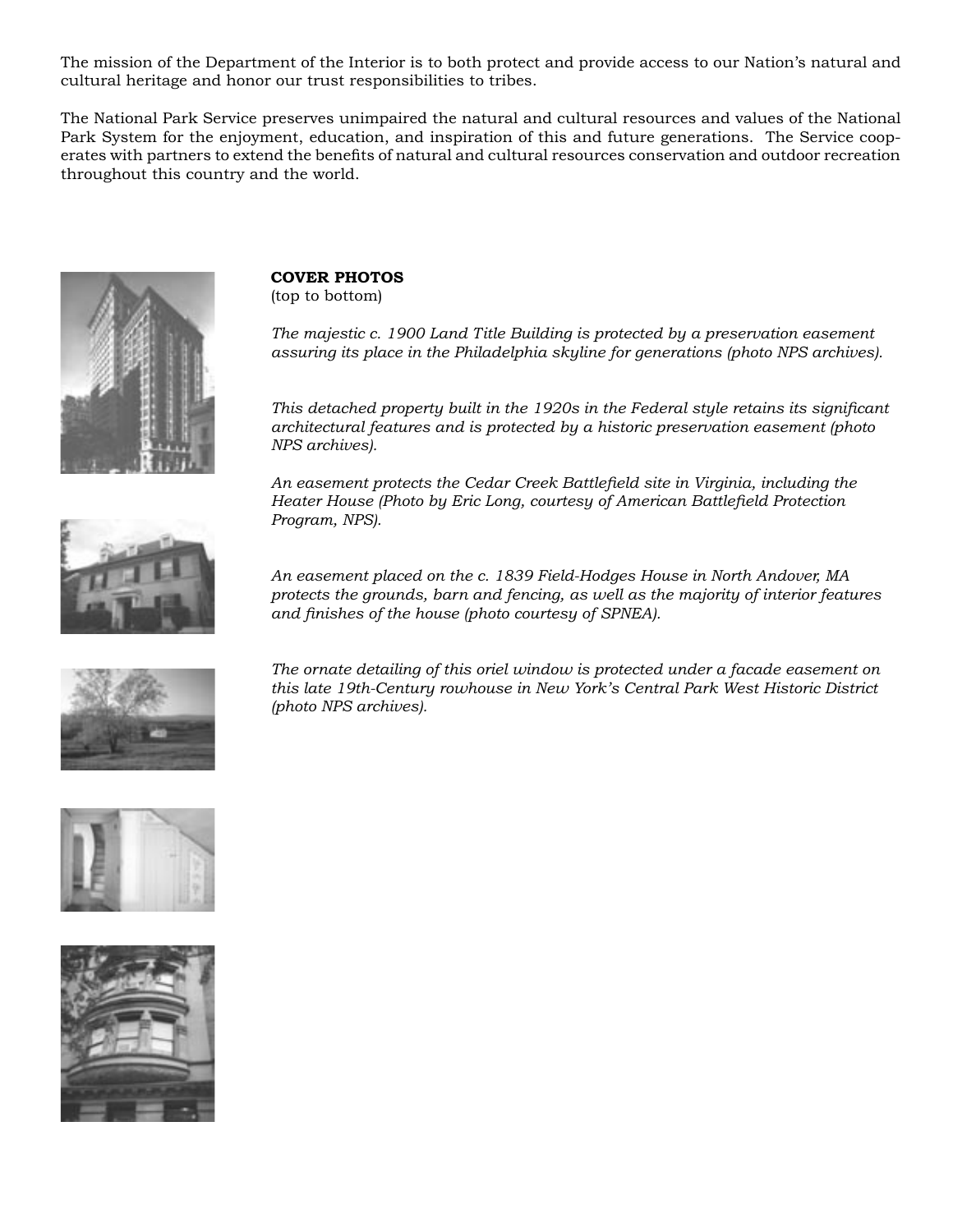## HISTORIC PRESERVATION EASEMENTS

## A DIRECTORY OF HISTORIC PRESERVATION EASEMENT HOLDING ORGANIZATIONS

Revised edition by **Claire Schofield**

National Park Service U.S. Department of the Interior National Center for Cultural Resources Heritage Preservation Services Division Technical Preservation Services Washington, D.C.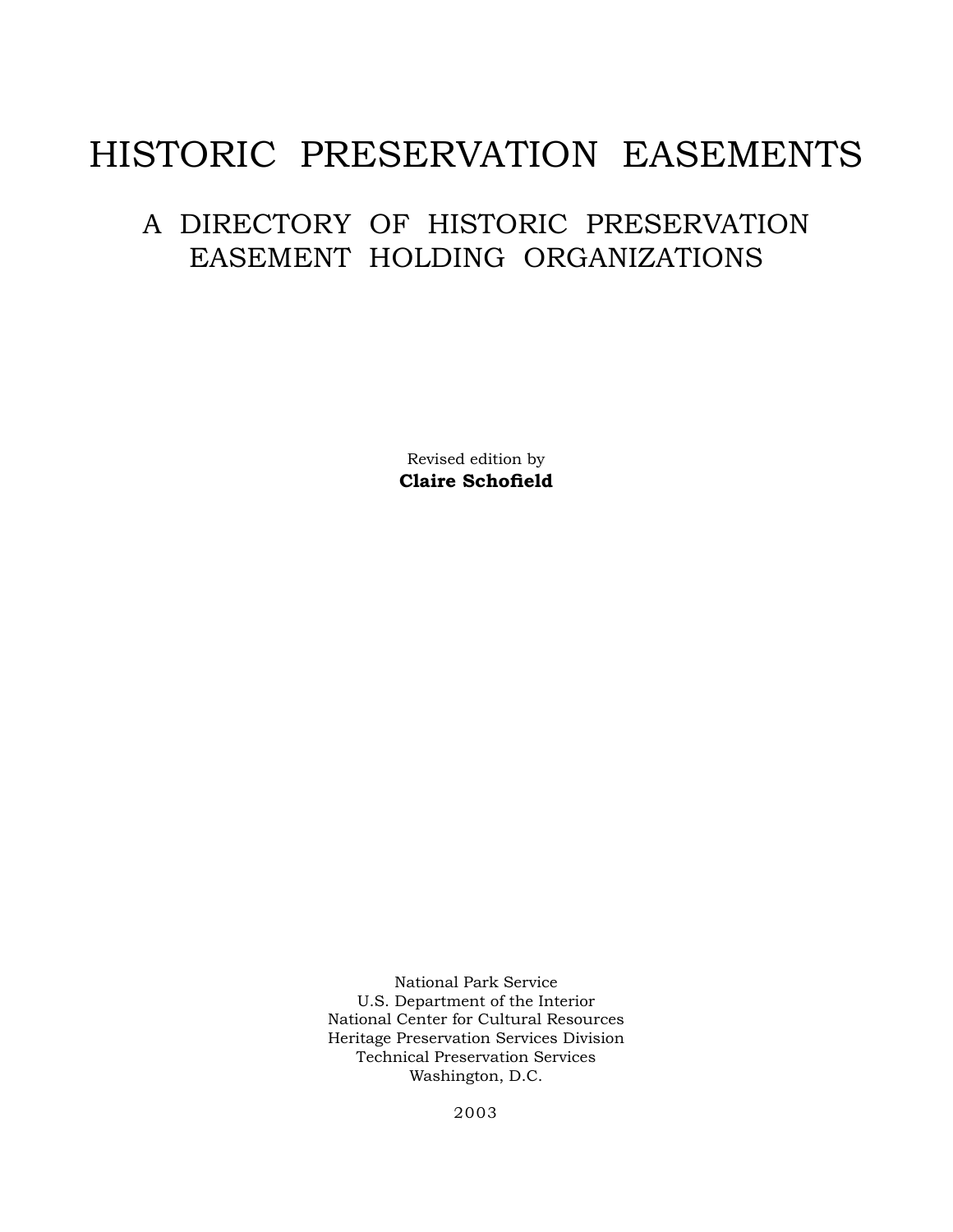## **Contents**

| RESPONSIBILITIES OF THE EASEMENT HOLDER ("GRANTEE ORGANIZATION") 3 |  |
|--------------------------------------------------------------------|--|
|                                                                    |  |
|                                                                    |  |
|                                                                    |  |
|                                                                    |  |
|                                                                    |  |
|                                                                    |  |
|                                                                    |  |
|                                                                    |  |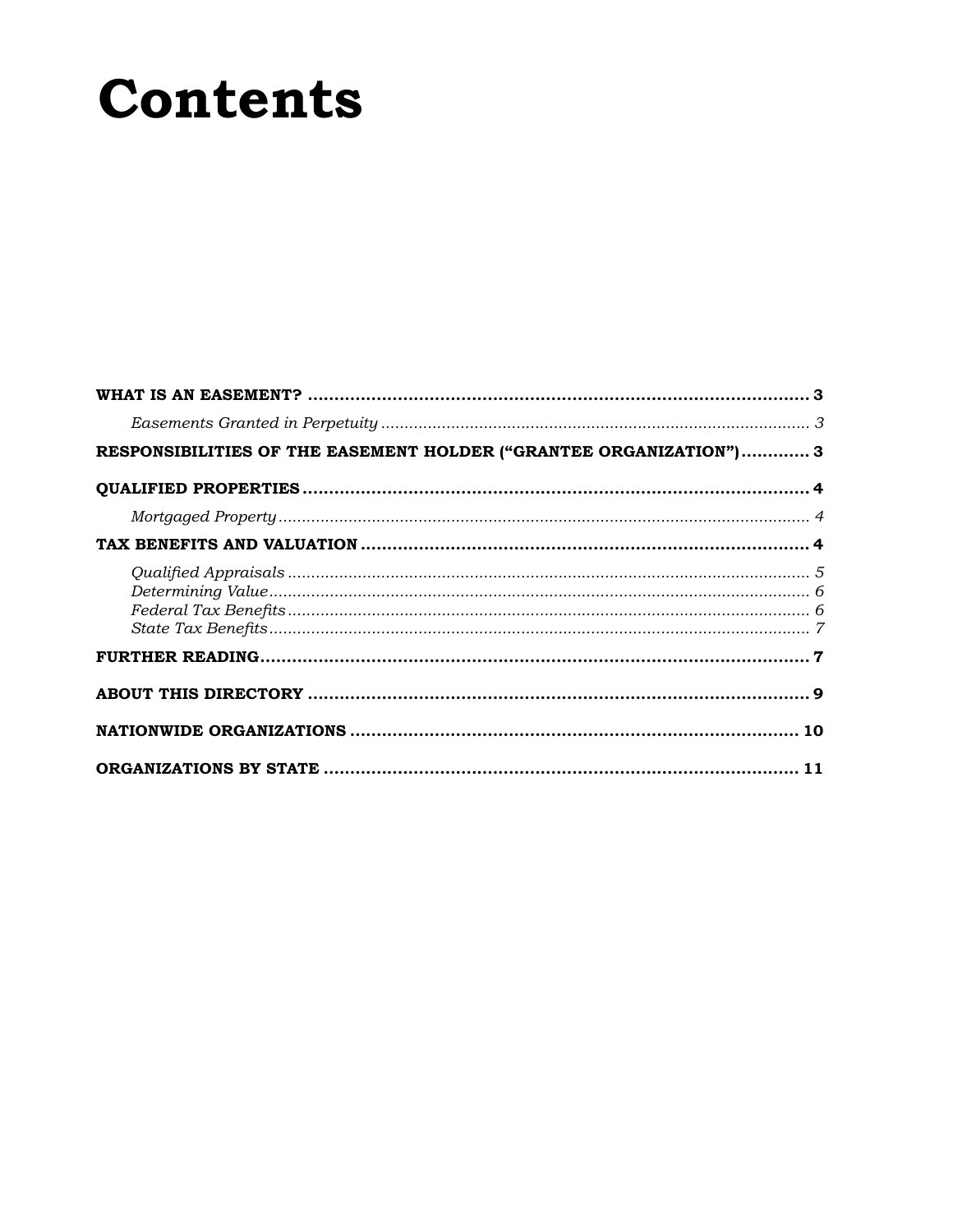*Today, as in the past, neglect and increased development threaten our nation's irreplaceable historic and archeological places. Even those who recognize the significance of these historic resources may be unaware of all the tools available to protect them. Historic preservation easements are an important tool used to assure that the intrinsic value of historic properties will be preserved through subsequent owners.*

*This directory provides information on historic preservation easements, regulations governing tax benefits on easement donations, and organizations qualified to accept such donations.*

#### **WHAT IS AN EASEMENT?**

An historic preservation easement is a voluntary legal agreement made between a property owner (donor) and a qualified easement holding organization (donee) to protect a significant historic property, landscape or archeological site by restricting future changes to and/or development on the site. Normally, a property owner will convey a portion of his or her rights on the property to a qualified organization, thereby allowing the organization the legal authority to enforce the terms of the easement. Each easement is tailored to the individual needs and requirements set forth by the property owner and agreed upon by the accepting organization. The degree of the restriction may range from retention of interior details to prohibiting any construction on the site. An entire historic structure, one or more facades, an interior room, feature or finish, or various land areas may qualify for an historic preservation easement. Easement donations normally have important financial consequences to the property owner making the donation. Under the Internal Revenue Service's (IRS*) Qualified Conservation Contribution*, the owner of qualified real property can receive income tax deductions equivalent to the value of the rights given away to a qualified charitable or governmental organization. Additional financial benefits may be available in

the form of reduced estate, gift, and local property taxes.

#### Easements Granted in

#### Perpetuity

Once recorded in the county records office, an easement becomes part of the property's chain of title and usually "runs with the land" in perpetuity. An easement granted in perpetuity means that the easement lasts forever, thus binding not only the owner who grants the easement but all future owners as well. Federal tax benefits are only available for easements granted in perpetuity.

#### **RESPONSIBILITIES OF THE EASEMENT HOLDER ("GRANT-EE ORGANIZATION")**

A qualified organization is recognized by the IRS as one that is committed to protecting the historic preservation purposes of the donation. It is generally a governmental organization or a charitable organization (501(c)(3)), such as a community land trust or historic preservation organization. A preservation easement gives the organization that holds it (the "grantee") the legal authority to enforce the restrictions written in the easement document. The grantee organization monitors the property at least once a year, maintaining written records of the visit, and ensuring that the terms of the easement are being followed. A variety of restrictive conditions can be conveyed as part of the easement. One example might be a prohibition against any facade alteration or new construction without first consulting the grantee organization. The organization may also require the owner to make specified improvements to the property or maintain it in a certain physical condition. For example, the holding organization might require the owner to repair a deteriorated cornice within a specified time frame after the easement is conveyed.



*Many holding organizations place a plaque on the facade of a building that holds an easement. The example to the left shows the plaque used by The L'Enfant Trust in Washington, DC*.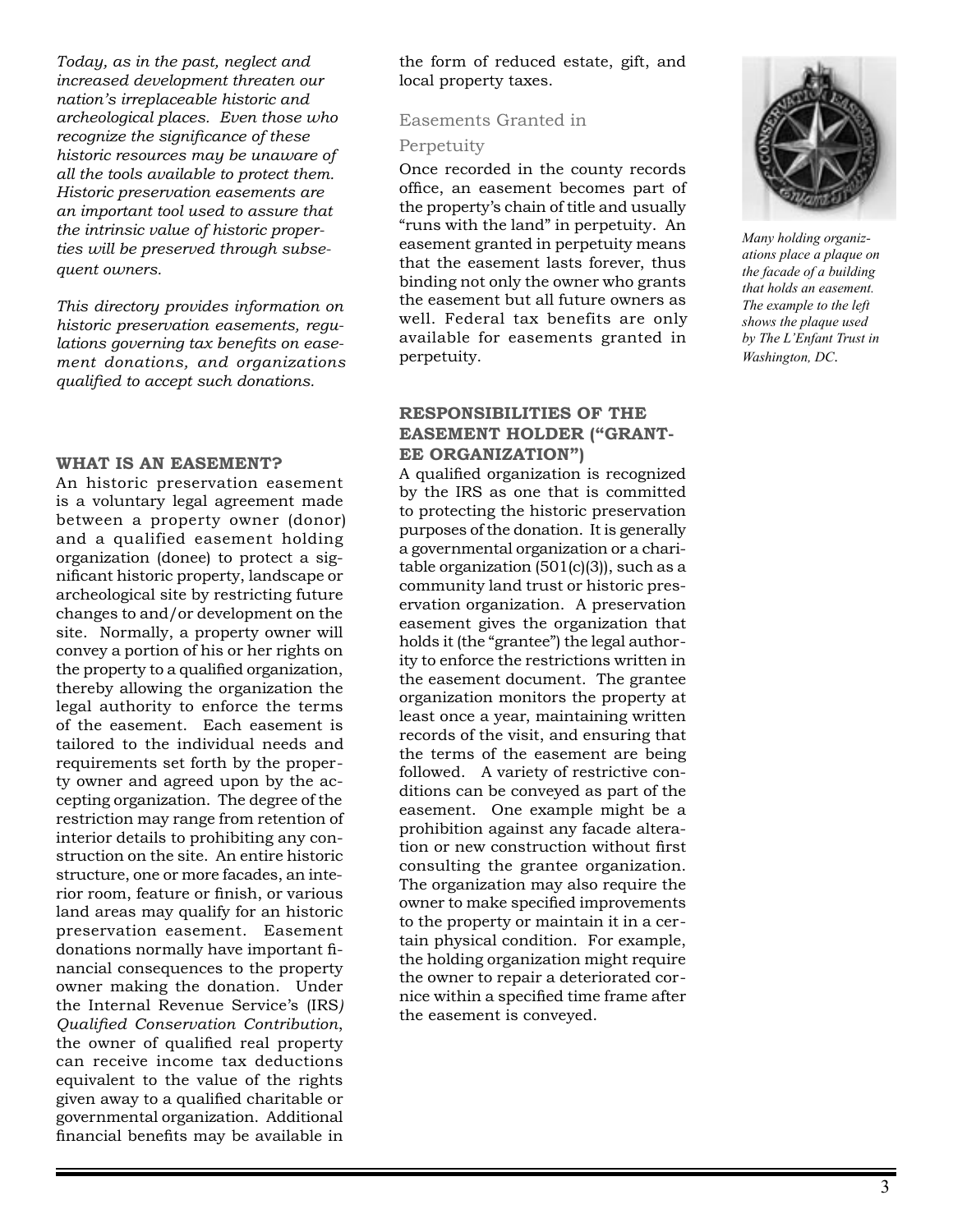*This grist and flour mill, built in the 1870s is part of a 412-acre conservation easement, held jointly by River Fields, Inc. and the Kentucky Heritage Council. The easement was instrumental in saving the mill and its surrounding natural areas from destruction in this highly developed area of Jefferson County, Kentucky (photo courtesy of River Fields, Inc., Louisville, KY).*



#### **QUALIFIED PROPERTIES**

An historic preservation easement or conservation contribution as defined by the IRS is "a contribution of qualified real property interest to a qualified organization to be used only for conservation purposes." Besides a certified historic structure, conservation purposes include the preservation of an *historically important land area*.

Certified historic structures are any structure or land area that are:

Listed in the National Register of Historic Places, or

Located in a registered historic district and certified by the National Park Service on behalf of the U.S. Department of the Interior as being historically significant to the district.

For easement purposes a "structure" may include a building or portion of a building, a bridge, ship, railroad car, dam, or other property eligible for listing in the National Register. For confirmation that a structure is listed or eligible for listing contact the State Historic Preservation Office (SHPO). The property must be listed in the National Register or certified by the National Park Service prior to

conveying the easement, or before the owner files a Federal income tax return for the year in which the easement is granted.

Historically important land areas include:

Independently significant land areas, including any related historic resources, that meet National Register Criteria for Evaluation; or

Land areas within registered historic districts, including buildings, that are certified by the National Park Service as contributing to the significance of the historic district; or

Land areas next to a property listed in the National Register of Historic Places where physical or environmental features of the land area contribute to the historic or cultural integrity of the listed historic property.

Common examples of historically important land areas include archeological sites, battlefields, historic cultural landscapes, designed landscapes and scenic views.

#### Mortgaged Property

When a mortgaged property is involved, the Mortgage Company subordinates its rights in the property to the qualified organization's right to enforce the restrictions of the easement in perpetuity.

#### **TAX BENEFITS AND VALUATION**

Important Federal income, estate and gift tax benefits as well as potential state and local tax benefits are available to an easement donor. As outlined by the IRS, there are three requirements that must be met to qualify a donor for the Federal income tax deduction: (1) an easement must be donated in perpetuity; (2) it must be donated to a qualified organization; and (3) it must be given "exclusively for conservation purposes." The property owner needs to determine the value of the easement after establishing that a Federal tax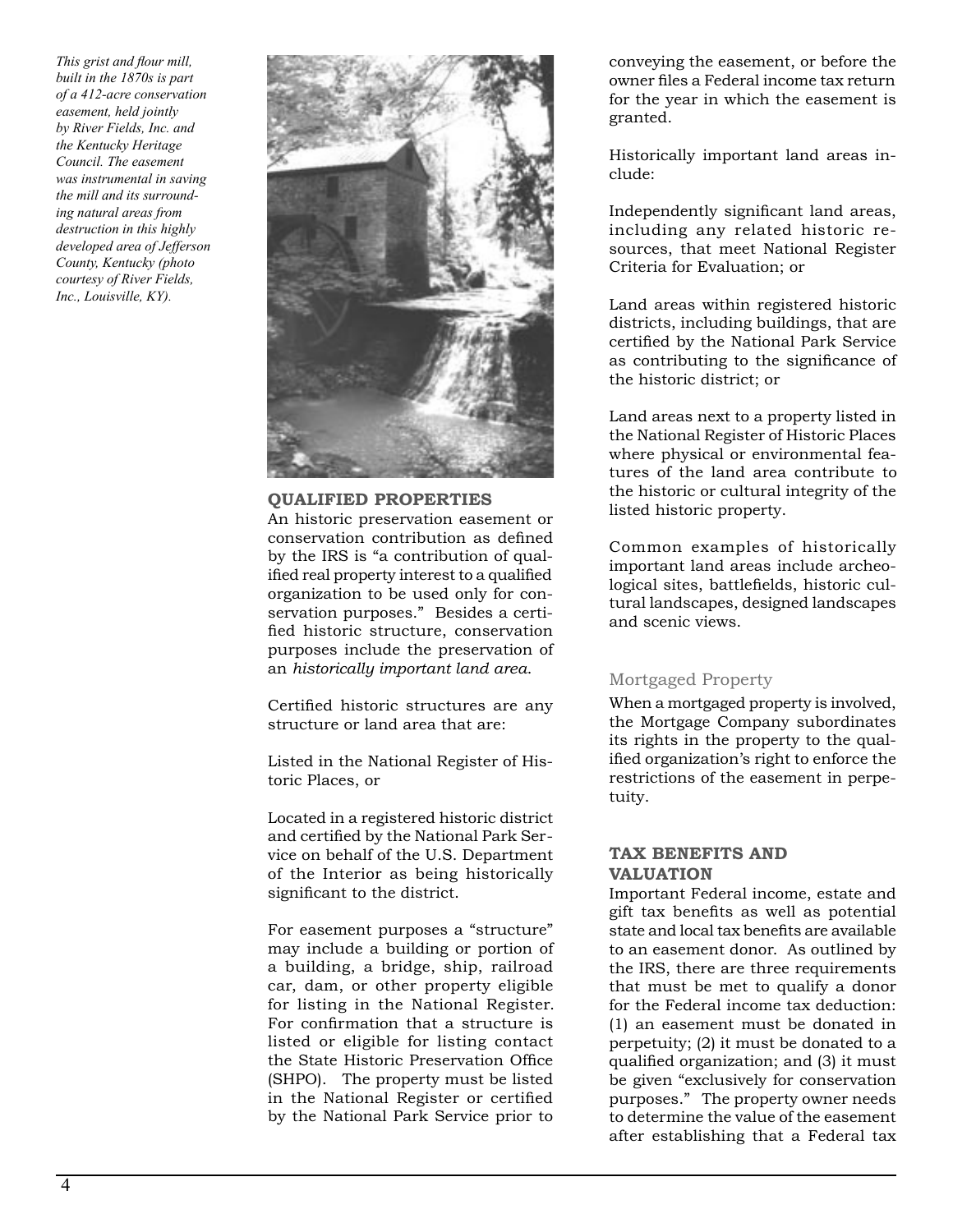reduction is obtainable. A method which is often used by appraisers to determine the value of the easement involves establishing the difference between the fair market value of the property before conveyance of an easement and its value with the easement restrictions in place.

#### Qualified Appraisals

If the claimed deduction for a donated property is more than \$5,000, the donor must get a qualified appraisal by a qualified appraiser. A qualified appraiser is an individual who: (1) performs appraisals on a regular basis; (2) is qualified to make appraisals of the type of property being valued; (3) is not excluded under any condition outlined by the Treasury Department such as being the donor or donee of the property; and (4) understands the legal ramifications of intentionally falsifying a valuation. Qualified appraisers may have specific training in the valuation of historic properties. Check with easement holding organizations or real estate firms for recommendations. While the appraisal document may be made as early as 60 days prior to the date of the contribution of the easement, the effective date of the appraisal must be the date of the contribution. Furthermore, the IRS requires the following information in a qualified appraisal:

- A detailed description of the property;
- The physical condition of the property;
- The date (or expected date) of contribution to the donee (the easement holding organization);
- The terms of any agreement or understanding entered by or on behalf of the donor that relates to the donated property;
- The name, address, identifying number and qualifications of the appraiser who signs the appraisal;
- A statement that the appraisal was prepared for income tax purposes;
- The date on which the property was

#### **Sample Appraisal: Valuation of Loss Due to an Easement**

The property is a c. 1892 three-story Victorian corner rowhouse with a front and side yard enclosed by a traditional wrought iron fence. The property is in an area zoned C-2-A (a low density strip retail zone) that permits new construction to a density of 2.5 times the land area for mixed commercial and residential use. The building as it stands is at a density of 1.5, allowing for a 1.0 increase in density. The use of the building at the time of donation was residential. The highest and best use of the building is its conversion to office use, at least on the first and second floor. There has been a demonstrated demand for small blocks of office space in the area. After using the Cost Approach method and comparing the building to other sales in the area, the *Before Valuation* was established at \$700,000. The fair market value of the property with an easement in place was determined to be \$597, 000.

| Before Valuation $=$<br>Market Value after Easement $=$<br>Value of in-kind contribution<br>$(Easement) =$                      | \$700,000<br>\$597,000 |                                                                                                                                                                                                                                                                           |
|---------------------------------------------------------------------------------------------------------------------------------|------------------------|---------------------------------------------------------------------------------------------------------------------------------------------------------------------------------------------------------------------------------------------------------------------------|
| \$103,000<br>Other contributions and costs typically<br>involved in Easement donation:<br>Appraisal fees $=$<br>Lawyer fees $=$ | $$2.000*$<br>$$800*$   |                                                                                                                                                                                                                                                                           |
| Holding organization's monitoring<br>$fee =$<br>Donor's total deductions $=$<br>\$110,300<br>Assume 35% Income bracket          | $$4,500*$<br>$$7,300*$ | *The cash contribution is deductible as a charitable contribution (50% of<br>income limit). The appraisal and lawyer's fees are deductible, not as a<br>charitable contribution, but are to be claimed as miscellaneous itemized<br>deductions (see IRS Publication 526.) |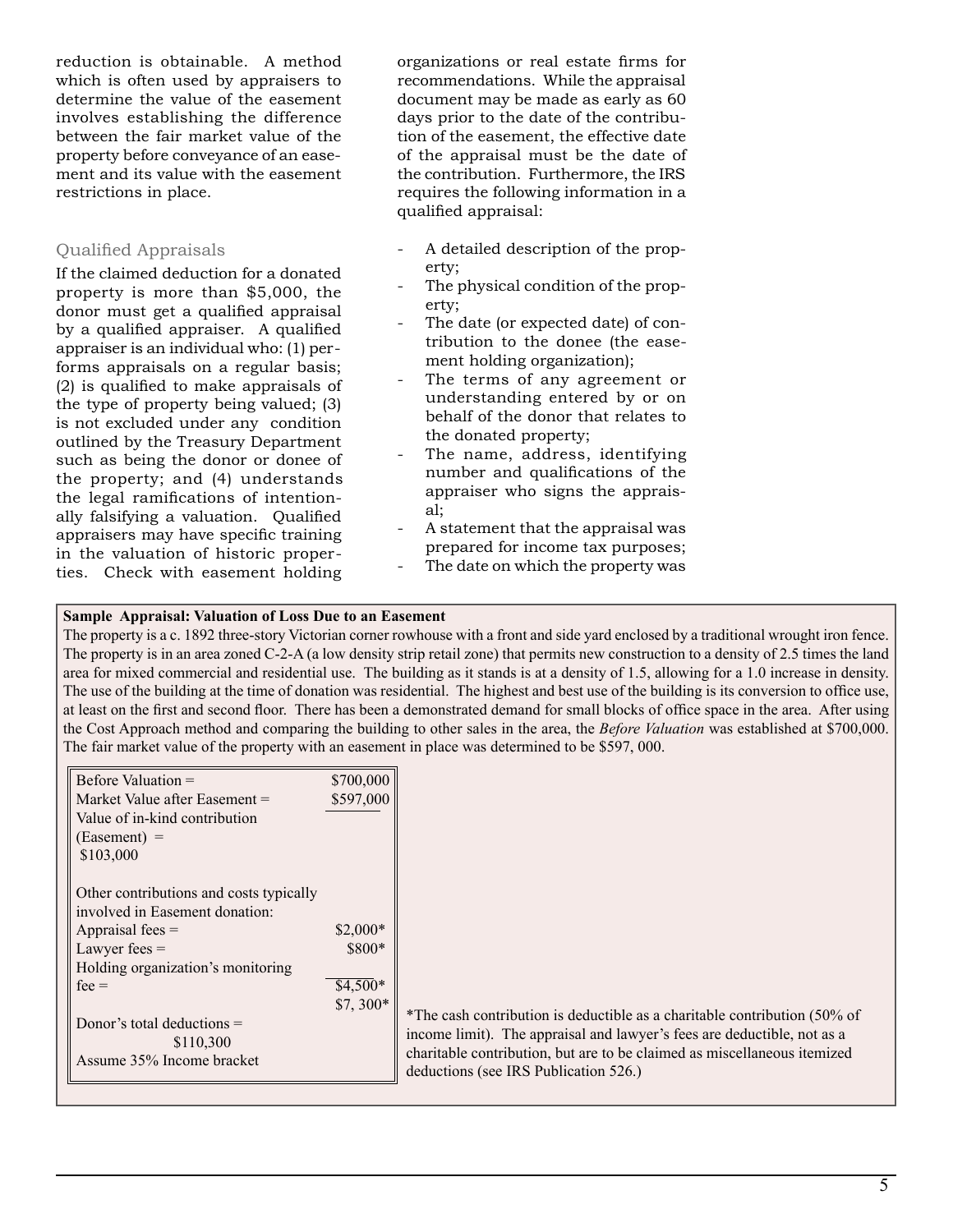

*A preservation easement donated to the National Trust for Historic Preservation on the late 19th Century National Union building saved it from the fate of its neighbor. While the National Union building, on the left, is mostly intact, the historic buildings on the right retained only their street facades (photo courtesy of the National Trust for Historic Preservation, Washington, DC).*

valued;

- The appraised fair market value of the property on the date of contribution;
- The method of valuation used to determine the fair market value and the specific basis for valuation;

In addition, the appraisal should include:

- The appraised value of the property with the restrictions in place;
- The value of the easement.

The IRS may accept the appraisal statement or choose to make its own determination. It is important to note that overvaluing an easement for tax purposes can result in a strict penalty imposed by the IRS.

#### Determining Value

There are three approaches to determining the value of the easement. They are: Sales Comparison Approach, Income Capitalization Approach, and Cost Approach.

Many factors affect the value of a donated easement, including:

 Local zoning restrictions and air rights laws. Restrictions on future development potential of the property, such as: Prohibiting the demolition of the structure; Prohibiting or limiting subdivision of the property or land area;

- Prohibiting or limiting further construction on the site;
- Prohibiting industrial or commercial activity;
- Quarrying, excavation, removal of rocks or mineral development.
- Prohibitions on changes to exterior or interior features on historic or architecturally significant structures.

The unrestricted market value (or development potential) will be affected by such factors as the use and size of structures allowed on a site by local zoning and the market demand for a given building type or its location. For example, an easement given on a fivestory commercial structure located in a downtown area with intense development pressures would obtain a higher tax deduction than would a similar easement on a suburban residential property. Similarly, an easement given on a structure located in a local historic district that has tight restrictions on demolition and alteration probably would have less value because the development potential would be limited already by local ordinance.

Considerations of this sort make it clear that the process for determining the value of an easement is complex, and should be undertaken only by a qualified professional appraiser familiar with historic properties.

#### Federal Tax Benefits

For federal income tax purposes, a deduction in most cases may be taken for the value of an easement donation to a qualified organization. The deduction is limited, in any one tax year, to a percentage of the taxpayer's adjusted gross income for that year. The excess amount that the easement value exceeds the deductible limitation may be carried forward for up to five years. The federal estate tax obligation for heirs of property encumbered by a historic preservation easement may also be lessened. When a property is eventually sold, the taxable capital gain may be increased, since the taxpayer's cost basis on the property must be reduced by the proportional amount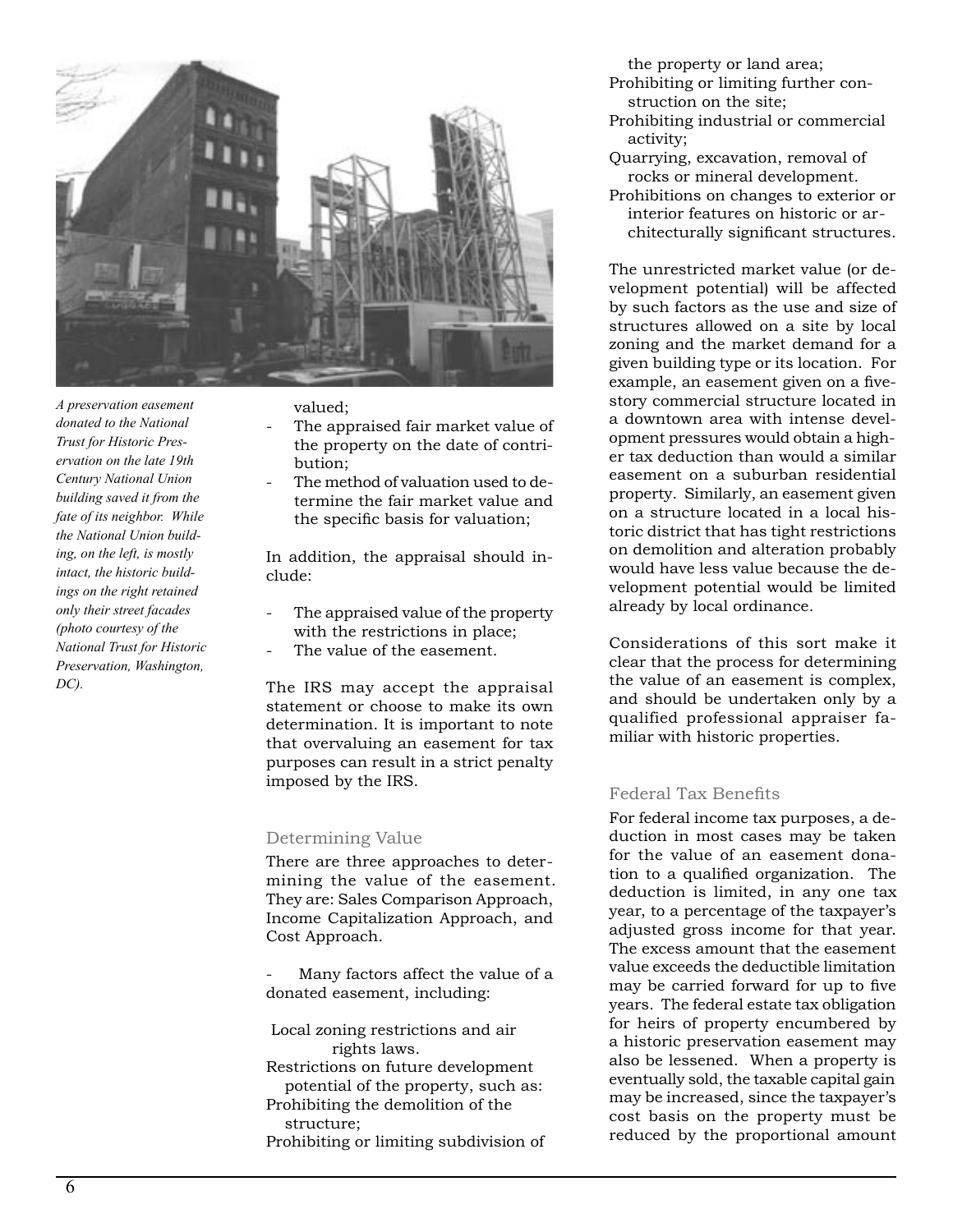that the easement prepresented of the total fair market value. A tax attorney or accountant should be consulted regarding all tax requirements.

#### State Tax Benefits

Although not every state has enacted legislation facilitating historic preservation easements, many state tax codes contain income and estate tax provisions similar to federal law. Consequently, a reduction in the value of property subject to an easement may yield state and local tax benefits as well. Many states also have enabling legislation allowing local property taxes to be based on "actual" rather than "highest and best" use. This method of assessment would allow a property encumbered by an easement to be assessed and taxed at its current, restricted use rather than at its potential, fully developed use. More information about applicable state statutes may be obtained from the appropriate State Historic Preservation Officer or from any of the organizations listed in this directory.

From a historic preservation vantage, regardless of financial benefit, the greatest gift to history is the protection for future generations of properties and land that result from easement donations.

#### **FURTHER READING**

- *Appraising Easements: Guidelines for the Valuation of Historic Preservation and Land Conservation Easements*, 3rd ed. Washington, DC: Land Trust Alliance and National Trust for Historic Preservation, 1999.
- Barrett, Thomas S. and Stefan Nagel. *Model Conservation Easement and Historic Preservation Easement, 1996: Revised Easement and Commentary*. Washington, DC: Land Trust Alliance, 1996.
- Bick, Steven and Harry L. Haney, Jr. *The Landowner's Guide to Conservation Easements*. Dubuque,

IA: Kendall/Hunt Publishing Co., 2001

- Boasberg, Tersh, Thomas A. Coughlin and Julia H. Miller. *Historic Preservation Law and Taxation*. 3 vols. New York, NY: Matthew Bender and Co., 1986.
- Boykin, James H. "Valuing Scenic Land Conservation Easements," 420 *The Appraisal Journal*, October 2000.
- Byrne, Craig L. and Michael Minck. "Understanding the Evolution of Conservation Easement Appraisal Through Case Law," 411 *The Appraisal Journal*, October 2000.
- Diehl, Janet and Thomas S. Barret. *The Conservation Easement Handbook: Managing Land Conservation and Historic Preservation Easement Programs*. Alexandria, VA: Land Trust Exchange and Trust for Public Land, 1988.
- Gustanski, Julie Ann and Roderick H. Squires, eds. *Protecting the Land: Conservation Easements Past, Present and Future*. Washington, DC: Island Press, 2000
- Internal Revenue Service Publication 526. "Charitable Contributions."

Internal Revenue Service Publication

*A comprehensive preservation easement donated to the Society for the Preservation of New England Antiquities (SPNEA) protects both the exterior architectural fabric as well as the interior structure, woodwork, floorboards, plaster, doors, windows, and hardware of the c. 1804 Sampson-Gifford House (photo courtesy of SPNEA, Boston, MA).*

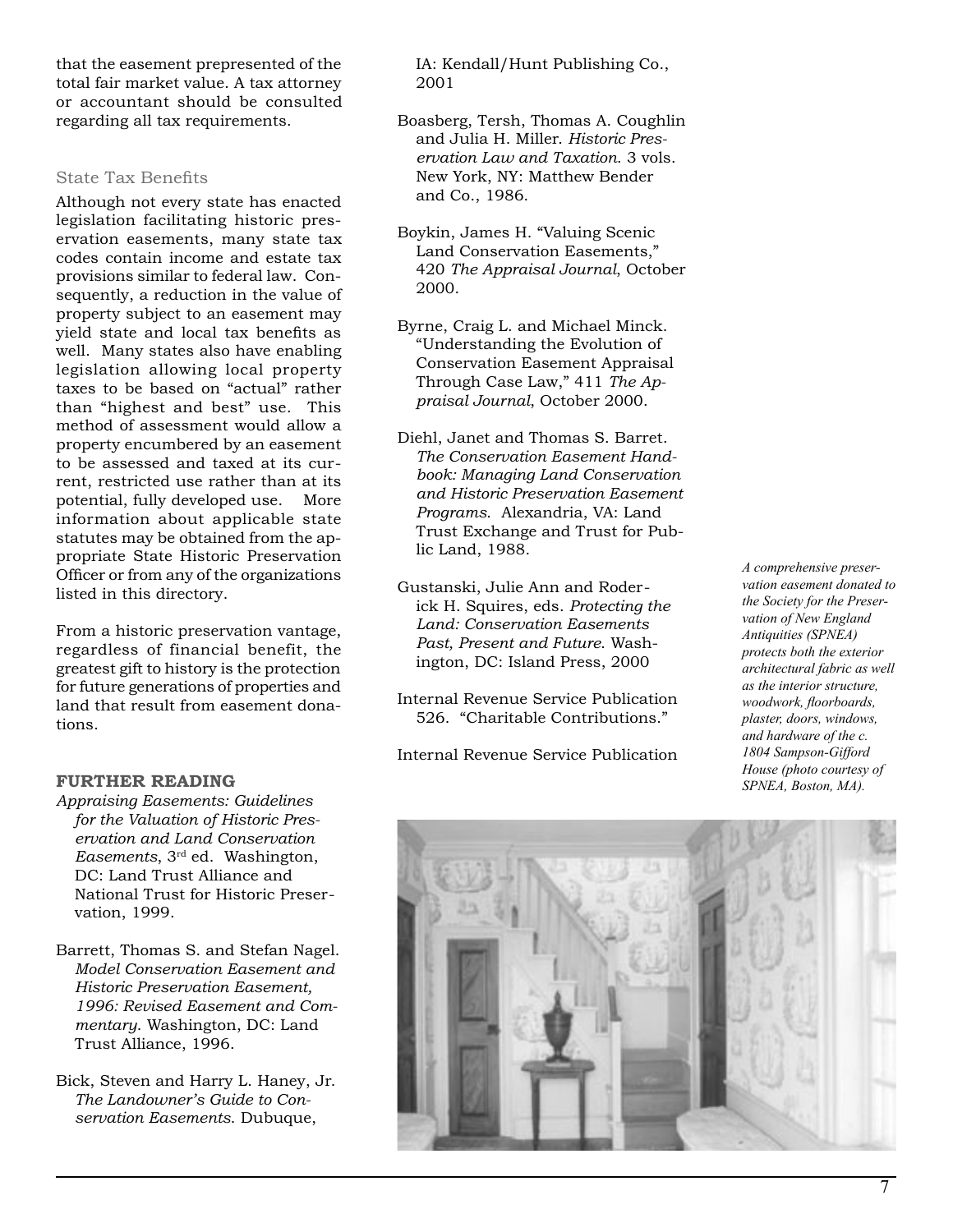561. "Determining the Value of Donated Property."

- Keating, David Michael. *Appraising Partial Interests*. Chicago, IL: Appraisal Institute, 1998.
- Kennedy, Frances H. and Douglas R. Porter. *Dollar\$ and Sense of Battlefield Preservation: The Economic Benefits of Protecting Civil War Battlefields: A Handbook for Community Leaders*. New York, NH: J. Wiley, 1996.
- Kennedy, Frances H. and Douglas R. Porter. *Dollar\$ and Sense of Battlefield Preservation: The Economic Benefits of Protecting Civil War Battlefields*. Washington, DC: The Conservation Fund, 1994.
- Lind, Brenda. *The Conservation Easement Stewardship Guide: Designing, Monitoring, and Enforcing Easements*. Washington, DC: Land Trust Alliance and National Trust for Historic Preservation, 1991.
- Listokin, David with Alan Neagius, Jessica Winslow and James Nemeth. *Landmarks Preservation and the Property Tax: Assessing Landmark Buildings for Real Taxation Purposes.* NY: The Center for Urban Policy Research and New York Landmarks Conservancy, Rutgers University, 1982.
- *Local, State, and Federal Tax Aspects of Conservation Easements: Guidelines for the Tax Advantages of Giving a Conservation Easement*. Columbia, SC: South Carolina Dept of Revenue, 1997.
- Meder-Montgomery, Marilyn. *Preservation Easements: A Legal Mechanism for Protecting Cultural Resources*. Denver, CO: The Colorado Historical Society, 1984.
- M*ontana Land Reliance and Land Trust Exchange. Private Options: Tools and Concepts for Land Conservation*. Covelo, CA: Island Press, 1982.
- Mundy, Bill and William N. Kinnard, Jr. "The New Noneconomics: Public Interest Value, Market Value, and Economic Use," 207 *The Appraisal Institute*, April 1998.
- Reynolds, Judith. *Appraising Historic Properties*, 2002 Revised Ed. Washington, DC: National Trust for Historic Preservation, 2002
- Reynolds, Judith. *Historic Properties: Preservation and the Valuation Process*, 2nd Ed. Chicago, IL: Appraisal Institute, 1997.
- Small, Stephen J. *Preserving Family Lands: Book III*, 3rd Ed. Boston, MA: Landowner Planning Center, 1998.
- Small, Stephen J. *Preserving Family Lands: Emerging Issues in Land Ownership Succession Planning*. Boston, MA: Massachusetts Continuing Legal Education, 1997.
- Small, Stephen J. *The Federal Tax Law of Conservation Easements, 3rd Supplement 1996-*, 3rd Revised Ed. Boston, MA: Landowner Planning Center, nd.
- Small, Stephen J. *The Federal Tax Law of Conservation Easements with 1988 – 1995 Supplement*, 2nd Ed. Alexandria, VA: Land Trust Exchange, 1995.
- Watson, A. Elizabeth. *Establishing an Easement Program to Protect Historic, Scenic, and Natural Resources*, 1995 Revised ed. Washington, DC: National Trust for Historic Preservation, 1995.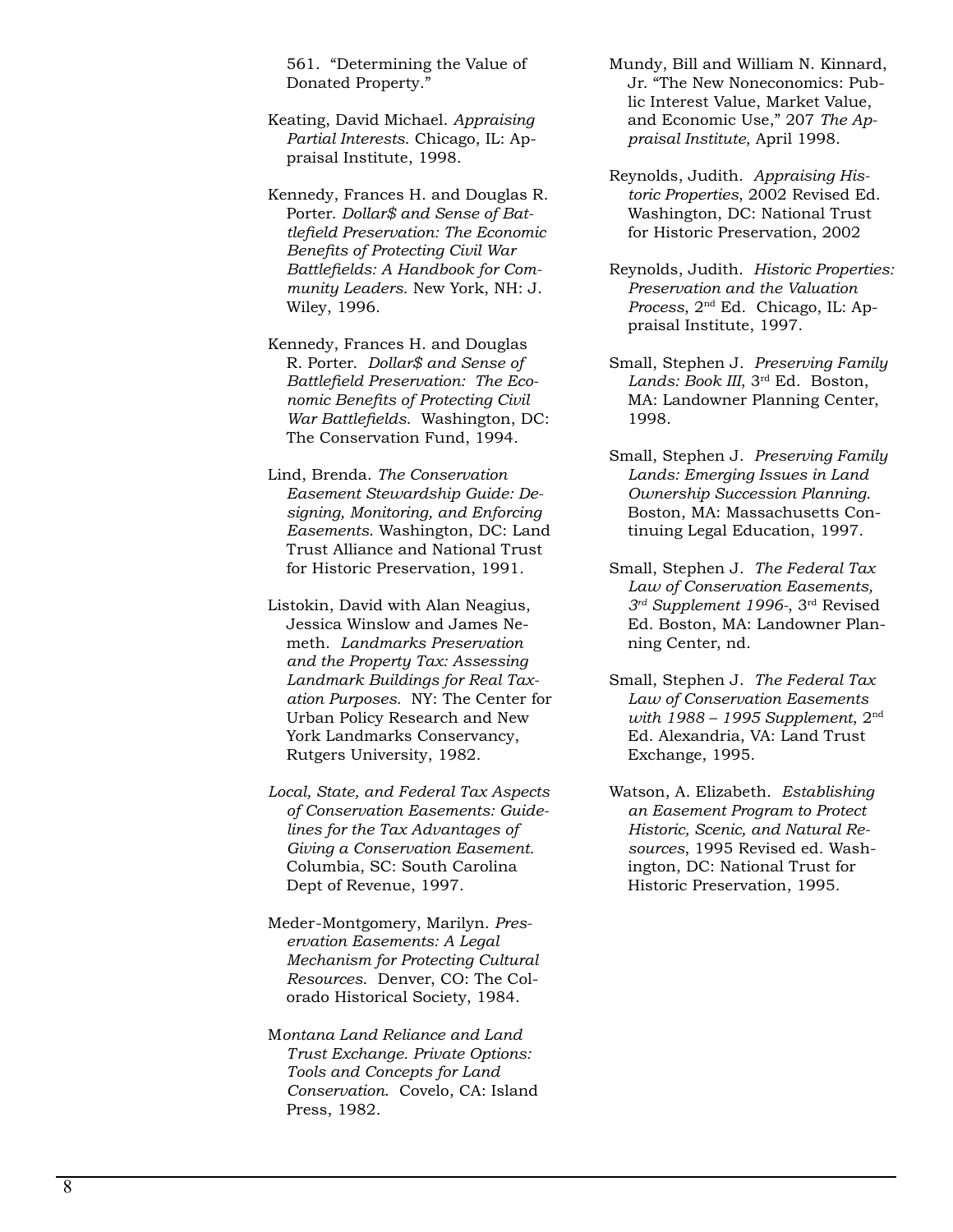#### **ABOUT THIS DIRECTORY**

This directory is an updated and expanded edition of *Historic Preservation Easements:* Directory *of Historic Preservation Easement Holding Organizations*, published in 1981 and again in 1998. Qualified Easement Holding Organizations are listed with their address, telephone and fax number, e-mail and Internet address (where available). Further information may include: types of easements the organization holds, the geographic area in which the organization is willing to accept easements, whether the easements must be granted in perpetuity, whether the organization requires a monitoring fee or donation with the acceptance of easement and the date of first easement.

The information was gathered from Stae Historic Preservation Offices (SHPOs,) past directories and the Internet. Each organization included in this directory confirmed whether they are willing to receive public inquiries and whether they are legally authorized to hold easements in one or more of the following categories:

Archeological Site Battlefield Historic Building Facade Interior Historic Garden Historic Landscape Scenic View

Since the 1998 publication the number of easement holding organizations has increased significantly. This directory lists those organizations that operate on a national, regional, state and/or local level. The list is not all-inclusive and there may be an organization not listed that can best serve your needs. Contact your SHPO for a listing of easement holding organizations or if you are an easement holding organization and would like to be listed with the state office. Qualified organizations listed in this directory may also be able to direct you to another more suitable qualified organization for your

property type and location. All of the organizations included in this directory have active easement programs in place.

The organizations in the list that follows are arranged alphabetically by state, with a limited number of nationwide groups listed first. Some of the organizations in the alphabetical listings operate and accept easements on a multi-state basis. These organizations are listed in the state where their main office is located. Contact your SHPO for more information.

Websites available for further information:

Visit the Heritage Preservation Services, National Park Service website at: *http://www2.cr.nps.gov*

Visit the Internal Revenue Service website at: *http://www.irs.gov*

For further information about resources in your state, contact your State Historic Preservation Office. For a listing of SHPOs by state see the National Conference of State Historic Preservation Officers website at: *http://www.ncshpo.org/stateinfolist/*

A link to the Appraisal Institute as well as other qualified appraisal organizations can be found on the Appraisal Foundation website: *https://www.appraisalfoundation.org/html/consumer.asp*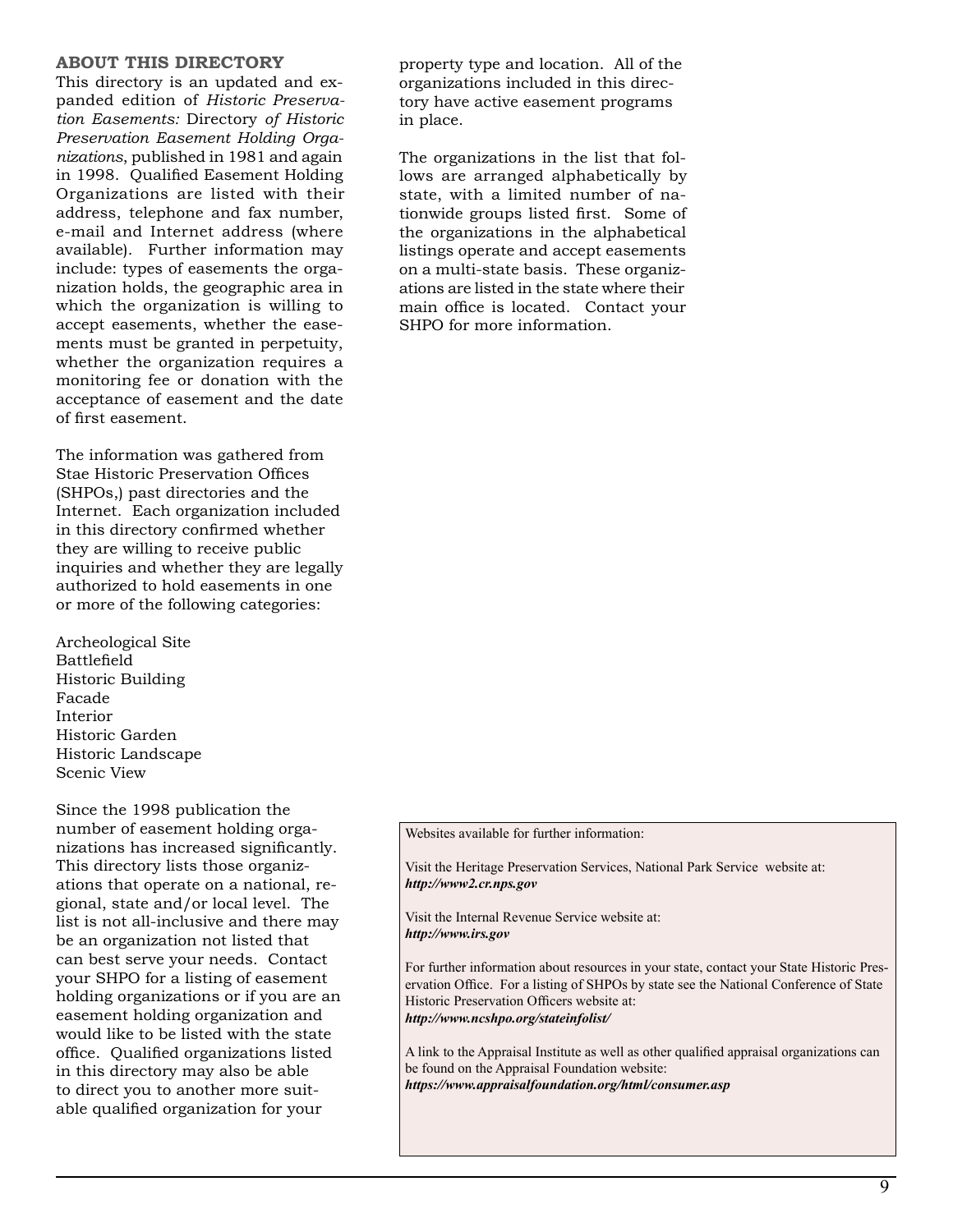

*The National Architectural Trust holds historic building easements on historic properties like this one in New York City. The easements protect architecturally significant features on the exterior and interior and enable these great symbols of our past to be enjoyed for generations. (Photo courtesy of National Architectural Trust, Washington, DC)*

#### **NATIONWIDE ORGANIZATIONS**

#### **American Farmland Trust**

1200 18th Street NW Suite 800 Washington, DC 20036 *phone:* (202) 331-7300 *fax:* (202) 659-8339 ewing@farmland.org www.farmland.org *Easement type(s):* Historic Building and Agricultural Land Easements only granted in perpetuity *Since:* 1981

#### **Civil War Preservation Trust**

1331 H Street, NW Suite 1001 Washington, DC 20005 *phone:* (202) 367-1861 *fax:* (202) 367-1865 spalumbo@civilwar.org www.civilwar.org *Easement type(s):* Battlefield Easements only granted in perpetuity; no fee required

#### **Frank Lloyd Wright Building Conservancy**

5132 S. Woodlawn Chicao, IL 60615 *phone:* (773) 324-5600 *fax:* (773) 324-5675 preservation@savewright.org www.savewright.org *Easement type(s):* Historic Building, Façade and Interior easements on Frank Lloyd Wright designed structures only Easements only granted in perpetuity; fee required *Since:* 1994

#### **National Architectural Trust**

1906 R Street NW, Suite 100 Washington, DC 20009 *phone:* (202) 797-2197 *fax:* (202) 797-5295 sllmcclain@erols.com www.natarchtrust.org *Easement type(s):* Historic Building, Façade, and Scenic View Easements only granted in perpetuity; fee requested *Since:* 2001

#### **The National Trust for Historic Preservation**

Easements, Legal Department 1785 Massachusetts Avenue, NW Washington, DC 20036 *phone:* (202) 588-6000 *fax:* (202) 588-6038 law@nthp.org www.nthp.org *Easement type(s):* Archeological Site, Historic Building, Façade, Interior, Historic Garden, Agricultural, Cultural Landscapes and Natural Area Charitable real estate donations granted; easements granted on case by case basis; fee varies *Since:* 1973

#### **The Nature Conservancy**

4245 N. Fairfax Drive Suite 100 Arlington, VA 22203 *phone:* (703) 841-5300 *fax:* (703) 525-8037 aburk@tnc.org www.nature.org *Easement type(s):* Conservation Easements only granted in perpetuity; fee requested *Since:* 1961

#### **Trust for Public Land**

National Office 116 New Montgomery Street, 4th Floor San Francisco, CA 94105 *phone:* (415) 495-4014 *fax:* (415) 495-4103 www.tpl.org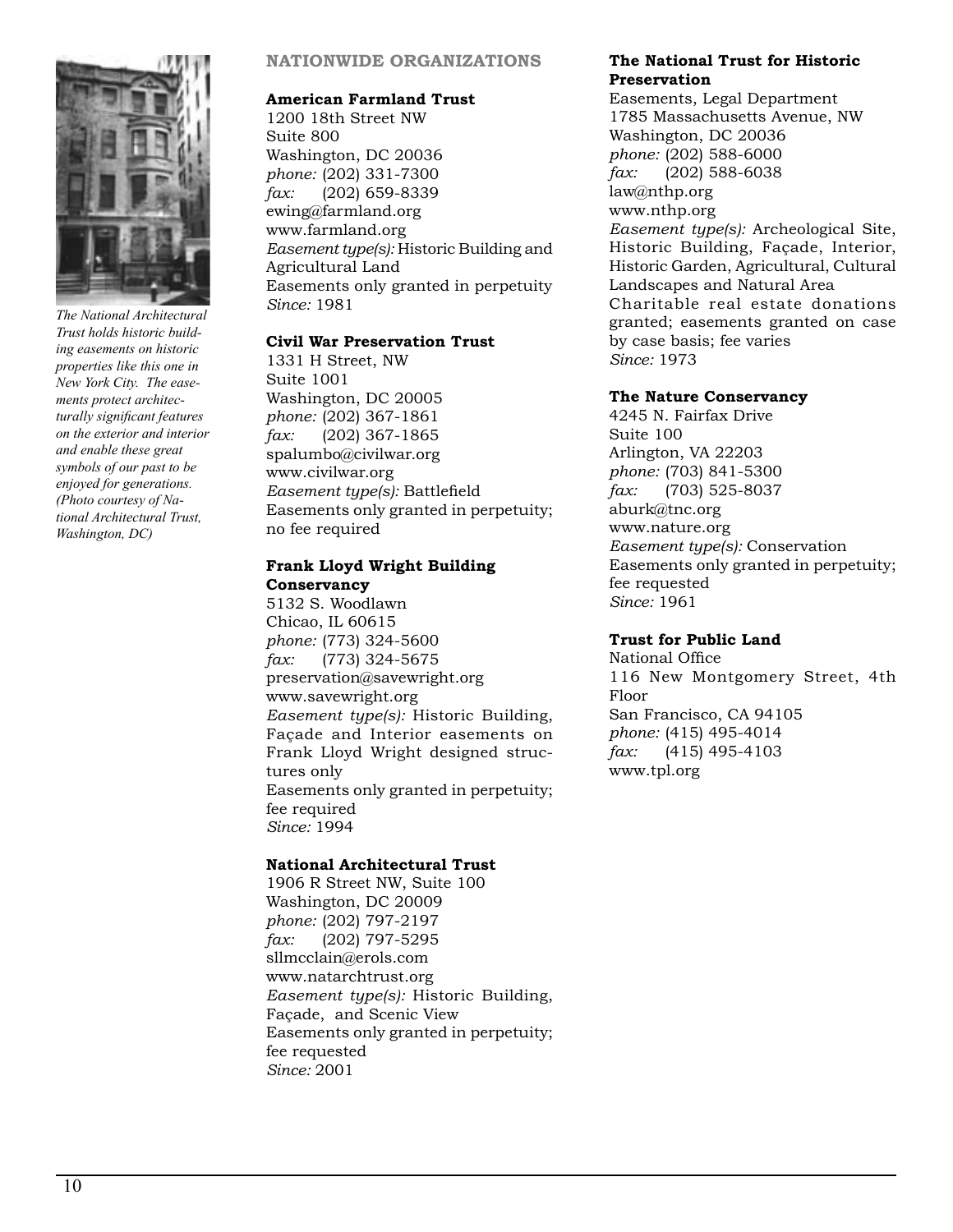#### **ORGANIZATIONS BY STATE**

#### ALABAMA **The Alabama Historical**

**Commission** 468 South Perry Street Montgomery, AL 36130-0900 *Phone/fax:* (334) 242-3184 rgamble@preserveala.org www.preserveala.org *Geographic Area:* Statewide *Easement type(s):* Archeological Site, Historic Building, Façade, Interior and Historic Settings No fees requested *Since:* 1974

#### **Mobile Historic Development Commission**

P.O. Box 1827 Mobile, AL 36633-1827 *phone:* (334) 434-7281 *fax:* (334) 434-7966 *Geographic Area:* Mobile and Baldwin Counties *Easement type(s):* Façade, Historic Garden, Landscape and Scenic View Easements granted only in perpetuity; fee requested *Since:* 1962

ALASKA No reported activity at this time

ARIZONA No reported activity at this time

ARKANSAS No reported activity at this time

#### CALIFORNIA

#### **San Francisco Architectural Heritage**

2007 Franklin Street San Francisco, CA 94109 *phone:* (415) 441-3000 *fax:* (415) 441-3015 *Geographic Area:* City and county of San Francisco *Easement type(s):* Historic Building and Conservation Easements only granted in perpetuity; fees requested

*Since:* 1973

#### COLORADO

**Colorado Historical Foundation** 1300 Broadway Denver, CO 80203 *phone:* (303) 894-2903 *fax:* (303) 894-2904 lane@cohf.org www.cohf.org *Geographic Area:* Statewide *Easement type(s):* Historic Building, Façade, Historic Garden, Landscape and Scenic View Easements only granted in perpetuity; fee requested *Since:* 1982

#### **Historic Denver, Inc.**

1536 Wynkoop St., Suite 400A Denver, CO 80202-1182 *phone:* (303) 534-5288 *fax:* (303) 534-5296 www.historicdenver.org *Geographic Area:* Statewide *Easement type(s):* Façade and Interior Easements only granted in perpetuity; fee requested *Since:* 1970

#### **Historic Georgetown, Inc.**

P.O. Box 667 Georgetown, CO 80444 *phone:* (303) 569-2840 *fax:* (303) 569-2111 preservation@historicgeorgetown.org www.historicgeorgetown.org *Geographic Area:* Georgetown - Silver Plume Historic Landmark District *Easement type(s):* Historic Building, Façade, Historic Garden, Landscape and Scenic View Fee requested *Since:* 1988

#### **Yampa Valley Land Trust**

1201 Lincoln Ave. P.O. Box 773014 Steamboat Springs, CO 80477 *phone:* (970) 879-7240 *fax:* (970) 879-7907 www.yvh.org *Geographic Area:* NW Colorado, Routt, Moffat, Jackson and Rio Blanco Counties *Easement type(s):* Preservation and Open Space Easements only granted in perpetuity; requested one-time contribution *Since:* 1992



*An easement was granted on this 1889 Victorian Home in Little Rock, AR to protect significant architectural features like the interior entry hall. (Photo courtesy of the NPS archives)*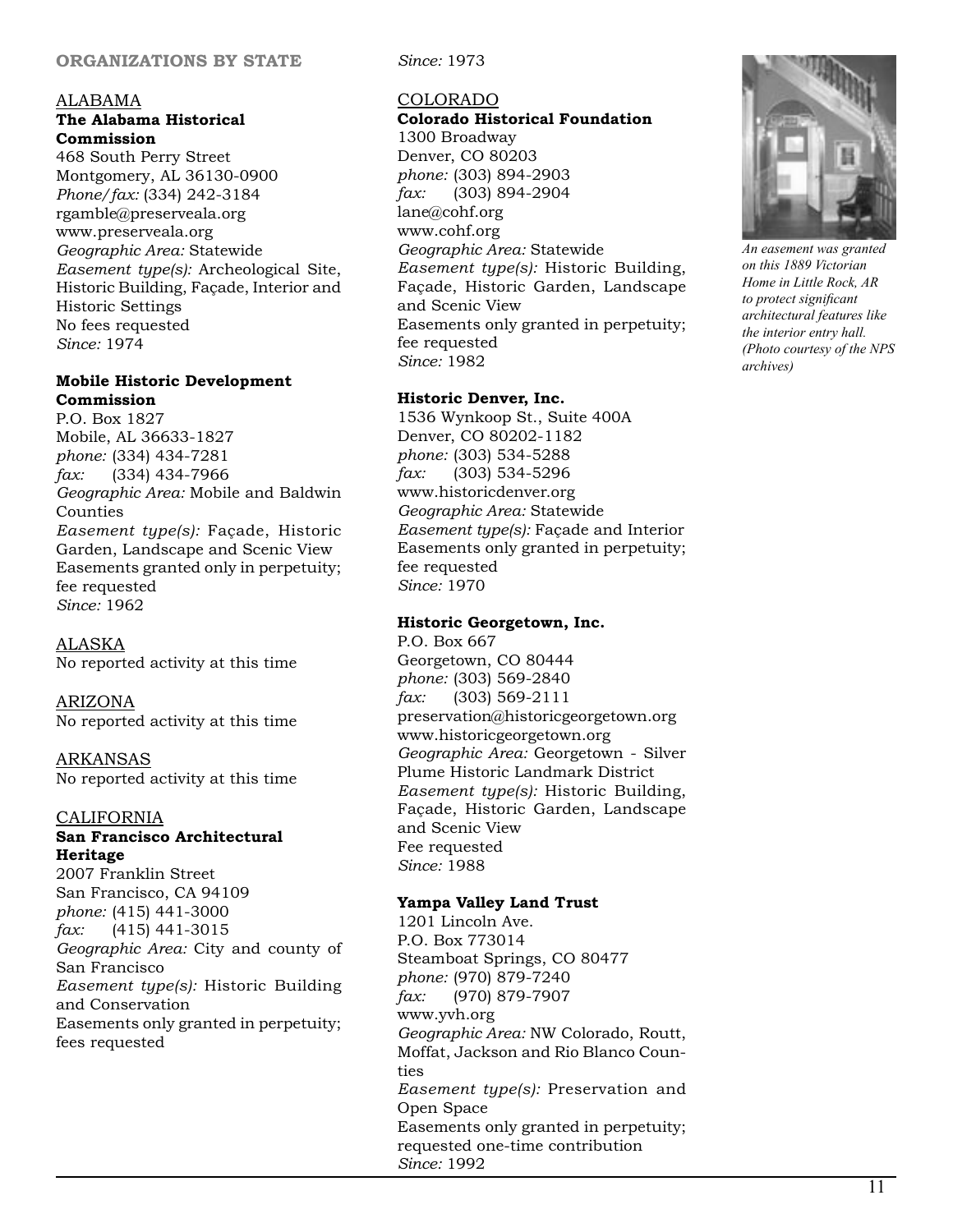

*An easement protects this late 19th-Century Washington, DC townhouse built in the Second Empire Style. (photo courtesy of the NPS archives, Washington, DC).*

#### **CONNECTICUT Connecticut Trust for Historic Preservation**

940 Whitney Avenue Hamden, CT 06517-4002 *phone:* (203) 562-6312 *fax:* (203) 773-0107 contact@cttrust.org www.cttrust.org *Geographic Area:* Statewide *Easement type(s):* Historic Building, Façade, Historic Garden and Landscape Easements only granted in perpetuity; fee requested *Since:* 1977

#### DELAWARE **Delaware Natural Resources & Environmental Control**

Division of Parks & Recreation 89 Kings Highway Dover, DE 19901 *phone:* (302) 739-3423 *fax:* (302) 739-3817 timothykaden@state.de.us www.state.de.us *Geographic Area:* Statewide *Easement type(s):* Historic Building, Historic Garden and Conservation Easements only granted in perpetuity; no fee requested *Since:* 1969

#### **First State Preservation Revolving Fund, Inc. (FSPRF)**

P.O. Box 632 Montchanin, DE 19710 *phone:* (302) 832-0300 *fax:* (302) 832-0139 fsprf@dca.net *Geographic Area:* Statewide *Easement type(s):* Historic Building, Façade, Interior, Historic Garden, Landscape and Scenic View Easements granted in perpetuity; no fee required *Since:* 2002

#### **Preservation Delaware, Inc.**

1405 Greenhill Avenue Wilmington, DE 19806 *phone:* (302) 651-9617 *fax:* (302) 651-9603 info@preservationde.org www.preservationde.org *Geographic Area:* Statewide *Easement type(s):* Archeological Site, Historic Building, Historic Garden, Landscape and Scenic View Easements only granted in perpetuity; fee requested *Since:* 1997

#### **State of Delaware**

Division of Historical & Cultural Affairs 15 The Green Dover, DE 19901-3611 *phone:* (302) 739-5685 *fax:* (302) 739-5660 jlarrivee@state.de.us www.state.de.us/shpo/index.htm *Geographic Area:* Statewide *Easement type(s):* Historic Building, Façade, Interior , Historic Garden, Archeological Site, Landscape, Scenic View Easements only granted in perpetuity; no fee requested *Since:* 1997

#### DISTRICT OF COLUMBIA

#### **Foundation for the Preservation of Historic Georgetown**

1616 H Street, NW, Suite 902 Washington, DC 20007 *phone:* (202) 628-5093 *fax:* (202) 628-5932 *Geographic Area:* Georgetown Historic District *Easement type(s):* Façade, Historic Building, Scenic View and Open Space Easements only granted in perpetuity; fee requested *Since:* 1975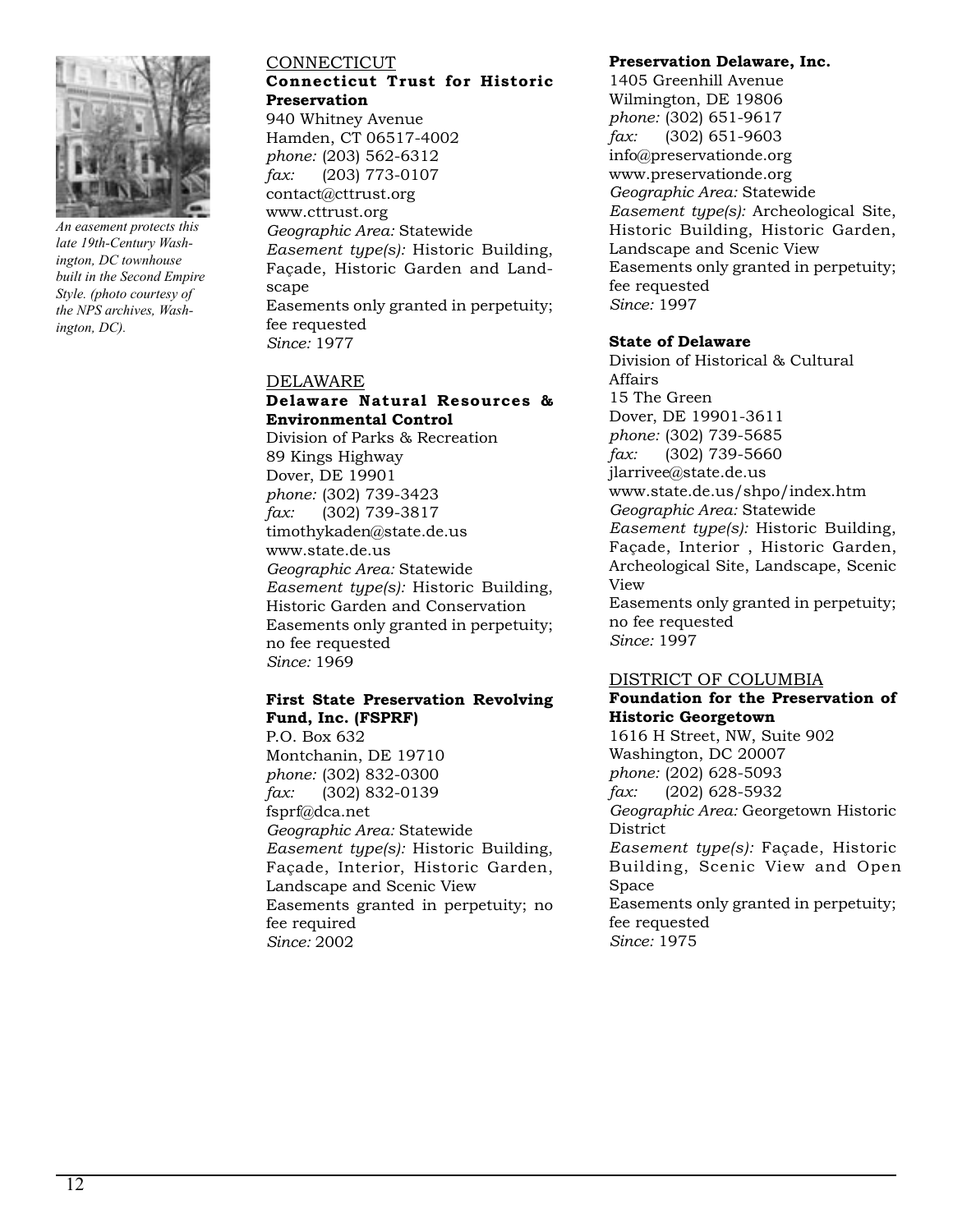#### **The L'Enfant Trust**

1526 New Hampshire, NW Washington, DC 20036 *phone:* (202) 483-4880 *fax:* (202) 483-4893 info@lenfant.org www.lenfant.org *Geographic Area:* District of Colum bia *Easement type(s):* Historic Building and Façade Easements only granted in perpetuity; fee requested *Since:* 1979

#### FLORIDA

#### **Dade Heritage Trust**

190 SE 12th Terrace Miami, FL 33131 *phone:* (305) 358-9572 *fax:* (305) 358-1162 info@dadeheritagetrust.org www.dadeheritagetrust.org *Geographic Area:* South Florida *Easement type(s):* Historic Building, Façade and Interior Easements only granted in perpetuity; fee requested *Since:* 1982

#### **Preservation Foundation of Palm Beach**

356 South County Road Palm Beach, FL 33480 *phone:* (561) 832-0731 *fax:* (561) 832-7174 *Geographic Area:* City of Palm Beach *Easement type(s):* Façade and Green Space Easements only granted in perpetuity; fee requested

#### GEORGIA

#### **Athens-Clarke Heritage Foundation, Inc.**

Firehall No. 2 489 Prince Ave. Athens, GA 30601 *phone:* (703) 353-1801 *fax:* (706) 552-0753 achf@achfonline.org www.achfonline.org *Geographic Area:* Athens-Clarke Coun ty and surrounding counties *Easement type(s):* Historic Building, Façade and Interior Easements only granted in perpetuity; fee required

#### **Easements Atlanta**

327 St. Paul Ave. Atlanta, GA 30312-3129 *phone:* (404) 688-3353 *fax:* (404) 688-3357 easementsatlanta@mindspring.com www.preserveatlanta.com *Geographic Area:* City of Atlanta *Easement type(s):* Historic Building and Façade Easements only granted in perpetuity; fee requested *Since:* 1987

#### **Georgia Trust for Historic Preservation**

1516 Peachtree Street, NW Atlanta, GA 30309-2916 *phone:* (404) 881-9980 *fax:* (404) 875-2205 info@georgiatrust.org www.georgiatrust.org *Geographic Area:* Statewide *Easement type(s):* Façade Easements only granted in perpetuity; fee requested *Since:* 1991

#### **Historic Columbus Foundation, Inc.**

P.O. Box 5312 Columbus, GA 31906 *phone:* (706) 322-0756 *fax:* (706) 576-4760 *Geographic Area:* City of Columbus *Easement type(s):* Historic Building and Façade Fee requested for conservation easements granted in perpetuity

#### **Historic Savannah Foundation**

321 E. York Street Savannah, GA 31401 *phone:* (912) 233-7787 *fax:* (912) 233-7706 mcmcdonald@savbusiness.net www.historicsavannahfoundation.org *Geographic Area:* Chatham County *Easement type(s):* Archeological Site, Historic Building and Façade Easements only granted in perpetuity; fee requested *Since:* 1959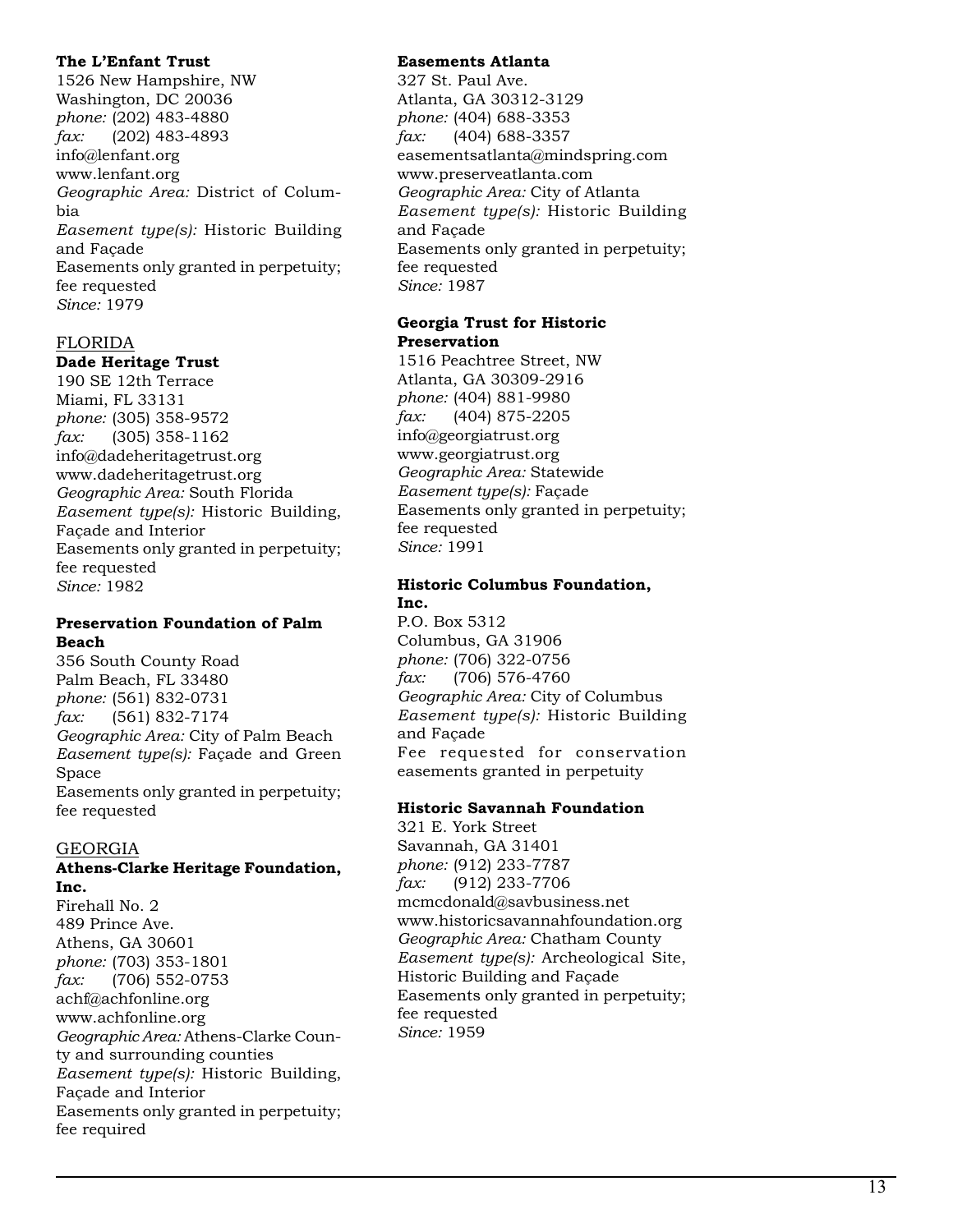

*The Lincoln Park Arms Hotel was designed in the Northern Italian Renaissance style that emerged in Chicago in the 1920s. This rare remaining example is now protected by an easement. (photo courtesy of the NPS archives, Washington, DC).*

#### HAWAII **Historic Hawaii Foundation** P.O. Box 1658

Honolulu, HI 96806 *phone:* (808) 523-2900 *fax:* (808) 523-0800 hhfd@lava.net www.historichawaii.org *Geographic Area:* Statewide *Easement type(s):* Archeological Site, Historic Building, Façade, Historic Garden, Landscape and Scenic View Easements only granted in perpetuity; fee varies

IDAHO No reported activity at this time

#### **ILLINOIS Landmarks Preservation Council of Illinois**

53 West Jackson Blvd. Suite 752 Chicago, IL 60604 *phone:* (312) 922-1742 *fax:* (312) 922-8112 mail@lpci.org www.landmarks.org *Geographic Area:* Statewide *Easement type(s):* Historic Building, Façade, Interior, Historic Garden, Landscape, Scenic View and Open Space Easements only granted in perpetuity; fee requested *Since:* 1976

#### INDIANA

#### **Historic Landmarks Foundation of Indiana**

340 West Michigan Street Indianapolis, IN 46202-3204 *phone:* (317) 639-4534 *fax:* (317) 639-6734 burger@historiclandmarks.org www.historiclandmarks.org *Geographic Area:* Statewide *Easement type(s):* Historic Building, Façade and Interior Easements only granted in perpetuity; fee requested *Since:* 1970

#### **Historic Madison, Inc.**

500 West Street Madison, IN 47250 *phone:* (812) 265-2967 *fax:* (812) 273-3941 hmihmfi@seidata.com www.historicmadisoninc.com *Geographic Area:* Madison and Jefferson County *Easement type(s):* Façade Easements only granted in perpetuity; no fee required *Since:* 1970

#### IOWA

#### **Clayton County Conservation Board**

29862 Osborne Road Elkader, IA 52043-8247 *Phone/fax:* (563) 245-1516 *Geographic Area:* Clayton County *Easement type(s):* Archeological Site and Open Space No fee requested

#### KANSAS

No reported activity at this time

#### KENTUCKY

#### **The Bluegrass Conservancy** 380 S. Mill Street Suite 120 Lexington, KY 40508 *phone:* (859) 255-4552 *fax:* (859) 255-7952 mgraves@bluegrassconservancy.org www.bluegrassconservancy.org *Geographic Area:* The seven county Bluegrass region *Easement type(s):* Farmland Protection Easements only granted in perpetuity; fee required *Since:* 1998

#### **Jefferson County Office of Historic Preservation & Archives**

810 Barret Avenue, 6th Floor Louisville, KY 40204 *phone:* (502) 574-5761 *fax:* (502) 574-6886 richard.jett@co.jefferson.ky.us www.co.jefferson.ky.us/archives *Geographic Area:* Jefferson County *Easement type(s):* Historic Building Easements only granted in perpetuity; no fee required *Since:* 1983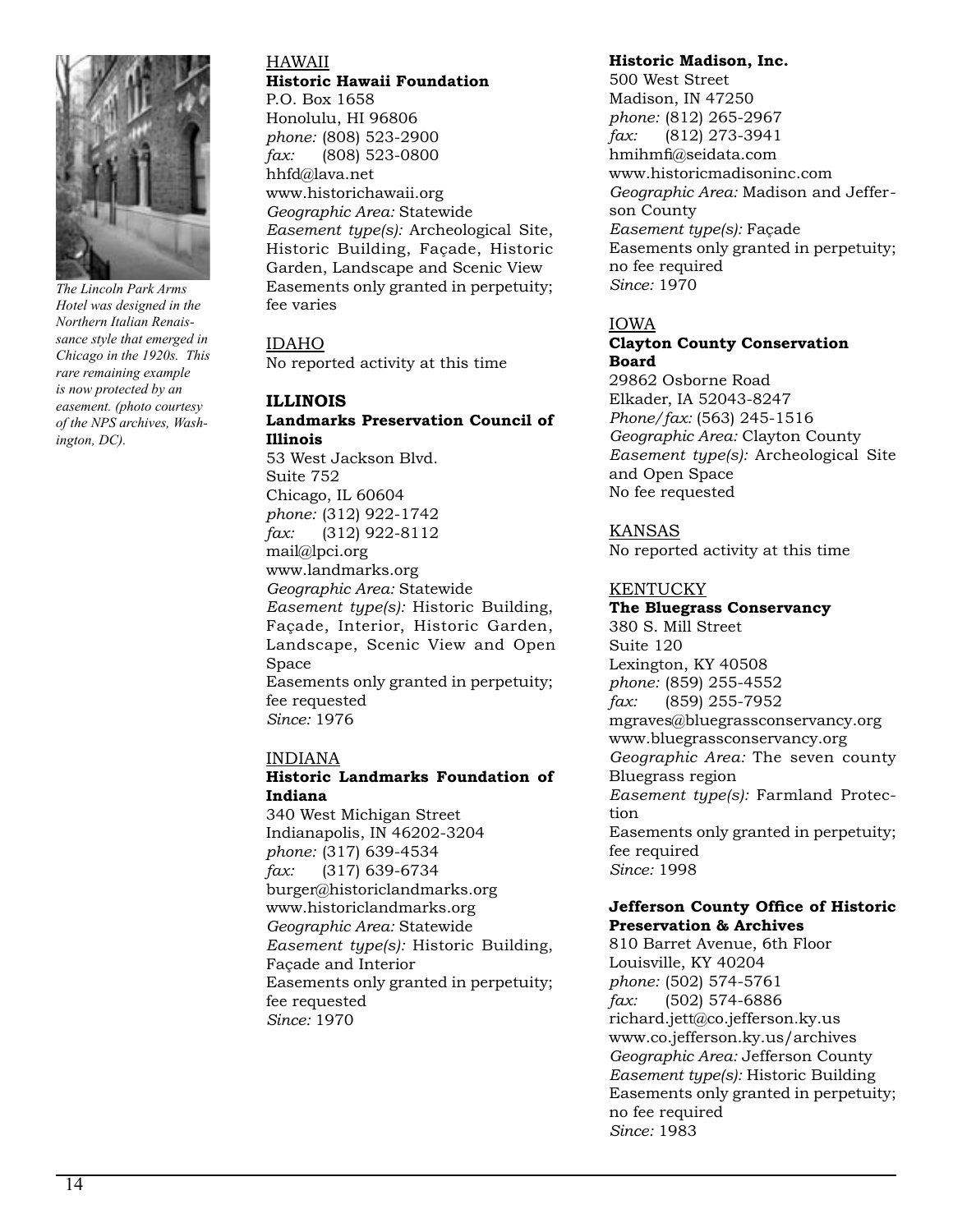#### **Kentucky Trust for Historic Preservation, Inc.**

503 Wapping Street Frankfort, KY 40601 *Phone/fax:* (502) 875-1233 Polsgrove@aol.com *Geographic Area:* Statewide *Easement type(s):* Historic Building and Landscape Easements only granted in perpetuity; fee required *Since:* 2002

#### **River Fields, Inc.**

643 W. Main Street, Suite 200 Louisville, KY 40202 *Geographic Area:* Ohio River Corridor in Kentucky and Indiana *Easement type(s):* Conservation Easements only granted in perpetuity; fee required *Since:* 1999

#### LOUISIANA

#### **Louisiana Division of Archaeology** P.O. Box 44247

Baton Rouge, LA 70804-4247 *phone:* (225) 342-8170 *fax:* (225) 342-4480 teubanks@crt.state.la *Geographic Area:* Statewide *Easement type(s):* Archeological Site Easements only granted in perpetuity; no fee requested *Since:* 1984

#### **Preservation Resource Center of New Orleans**

923 Tchoupitoulas Street New Orleans, LA 70130 *phone:* (504) 581-7032 *fax:* (504) 636-3072 smusser@prcno.org www.prcno.org *Geographic Area:* City of New Orleans *Easement type(s):* Façade and Scenic View (accompanying historic property) Easements only granted in perpetuity; fee requested *Since:* 1978

#### **Vieux Carre Commission**

334 Royal Street New Orleans, LA 70130 *phone:* (504) 528-3950 *fax:* (504) 528-3945 mcooper@gs.net *Geographic Area:* Vieux Carre Historic District in New Orleans *Easement type(s):* Façade Fee requested *Since:* 1980

#### MAINE

#### **Harpswell Heritage Land Trust** P.O. Box 359

Harpswell, ME 04079 *phone/fax:* (207) 833-5566 info@harpswelllandtrust.org www.harpswelllandtrust.org *Geographic Area:* City of Harpswell *Easement type(s):* Historic Building, Agricultural, Wildlife Habitat, Open Space and Public Access Sites Easements only granted in perpetuity; fee requested *Since:* 1983

#### **Maine Historic Preservation Commission**

55 Capitol Street Augusta, ME 04333 *phone:* (207) 287-2132 *fax:* (207) 287-2335 *Geographic Area:* Statewide *Easement type(s):* Archeological Site and Historic Building No fee requested *Since:* 1972

#### **Maine Preservation**

P.O. Box 1198 Portland, ME 04104 *phone:* (207) 775-3652 *fax:* (207) 775-7737 mainepres@yahoo.com www.mainepreservation.org *Geographic Area:* Statewide *Easement type(s):* Historic Building, Façade and Interior Easements only granted in perpetuity; fee requested *Since:* 1995



*A land donation and preservation easement protects the 600 plus acre Cambus-Kenneth farm in the highly developed Bluegrass region of Kentucky. The easement ensures that the 18th-century character of this historic setting is enjoyed and maintained for generations (photo courtesy of the National Trust for Historic Preservation, Washington, DC).*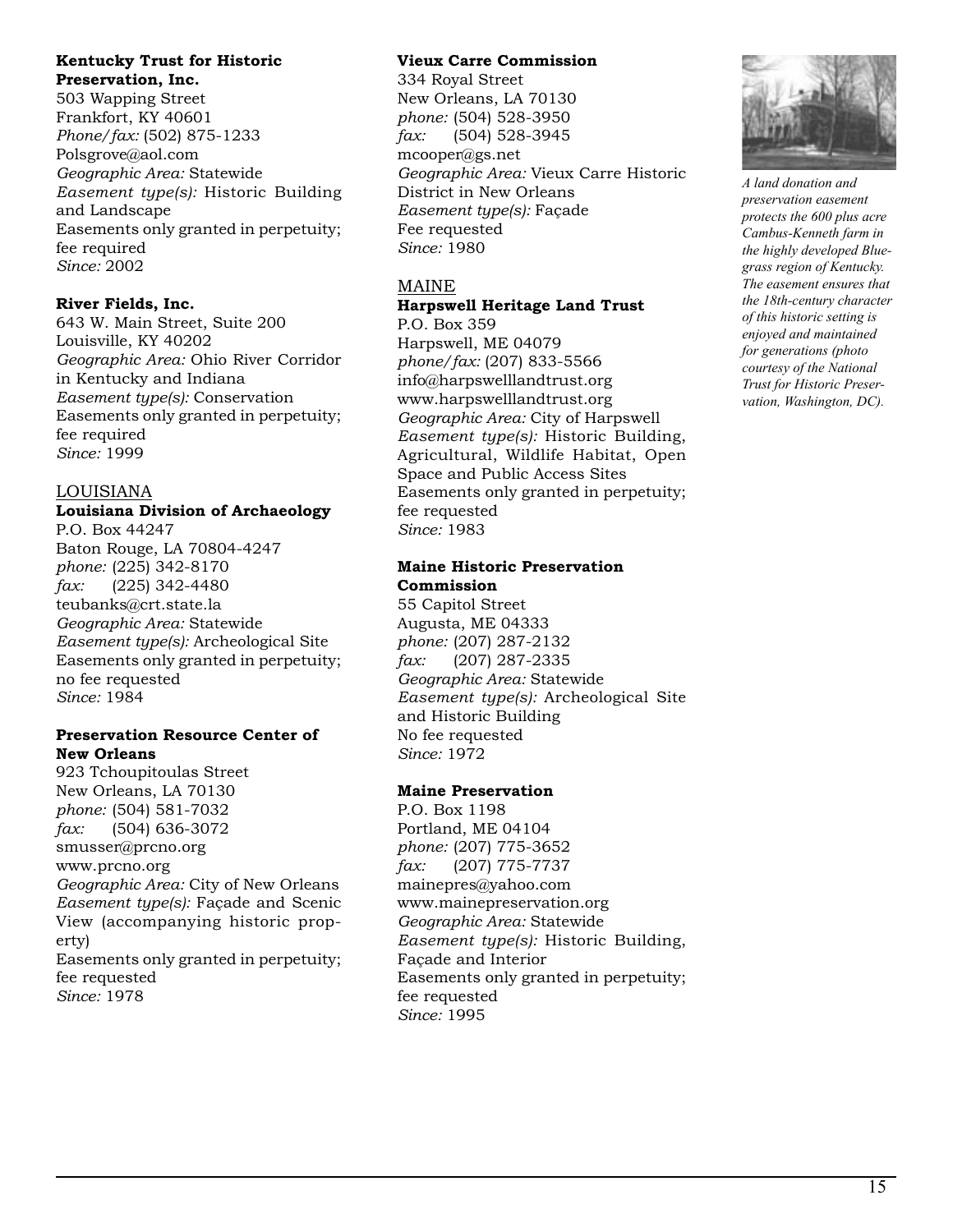

*The c. 1807 Charles Street Meeting House, located in Boston's Beacon Hill Historic District, is protected by an easement restricted to the exterior. The original easement placed on the structure in 1948 represents one of SPNEA's earliest easements (photo courtesy of SPNEA).*

#### MARYLAND **Historic Annapolis Foundation**

18 Pinkney Street Annapolis, MD 21401 *phone:* (410) 267-7619 *fax:* (410) 267-6189 www.annapolis.org *Geographic Area:* Annapolis Historic District *Easement type(s):* Historic Building, Façade and Interior Easements only granted in perpetuity

#### **Maryland Environmental Trust**

100 Community Place 1st Floor Crownsville, MD 21032-2023 *phone:* (410) 514-7900 *fax:* (410) 514-7919 www.dhr.state.md.us/met *Geographic Area:* Statewide *Easement type(s):* Battlefield, Historic Building, Façade and Conservation Easements only granted in perpetuity; no fee requested *Since:* 1972

#### **Maryland Historical Trust**

100 Community Place Crownsville, MD 21032-2023 *phone:* (410) 514-7613 *fax:* (410) 987-4071 tune@dhcd.state.md.us www.marylandhistoricaltrust.net *Geographic Area:* Statewide *Easement type(s):* Archeological Site, Historic Building, Façade and Interior Easements only granted in perpetuity; no fee required *Since:* 1969

#### **Peerless Rockville Historic Preservation, Ltd.**

P.O. Box 4262 Rockville, MD 20849-4262 *phone:* (301) 762-0096 *fax:* (301) 762-0961 info@peerlessrockville.org www.peerlessrockville.org *Geographic Area:* City of Rockville *Easement type(s):* Façade and Historic Building Easements only granted in perpetuity; fee varies *Since:* 1983

#### MASSACHUSETTS

**Cambridge Historical Commission** Lombardi Building

831 Massachusetts Ave, 2nd Floor Cambridge, MA 02139 *phone:* (617) 349-4683 *fax:* (617) 349-3116 TTY (617) 349-6112 csullivan@ci.cambridge.ma.us www.ci.cambridge.ma.us/~historic *Geographic Area:* City of Cambridge *Easement type(s):* Historic Building, Façade and Interior Fee requested

#### **Society for the Preservation of New England Antiquities (SPNEA)**

141 Cambridge Street Boston, MA 02114-2702 *phone:* (617) 227-3956 *fax:* (617) 227-9204 sanderheggen@spnea.org www.spnea.org *Geographic Area:* New England *Easement type(s):* Historic Building, Interior, Historic Garden and Historic Landscape Fee requested *Since:* 1947

#### **The Trustees of Reservations**

572 Essex Street Beverly, MA 01915 *phone:* (978) 921-1944 *fax:* (978) 921-1948 landcons@ttor.org *Geographic Area:* Statewide *Easement type(s):* Archeological Site, Historic Building, Façade, Historic Garden, Landscape and Scenic View Fee requested *Since:* 1972

#### MICHIGAN **Michigan Historical Center**

Department of History, Arts & Libraries P.O. Box 30740 Lansing, MI 48909-8240 *phone:* (517) 373-1630 *fax:* (517) 335-0348 *Geographic Area:* Statewide *Easement type(s):* Historic Building No fee requested

#### MINNESOTA

No reported activity at this time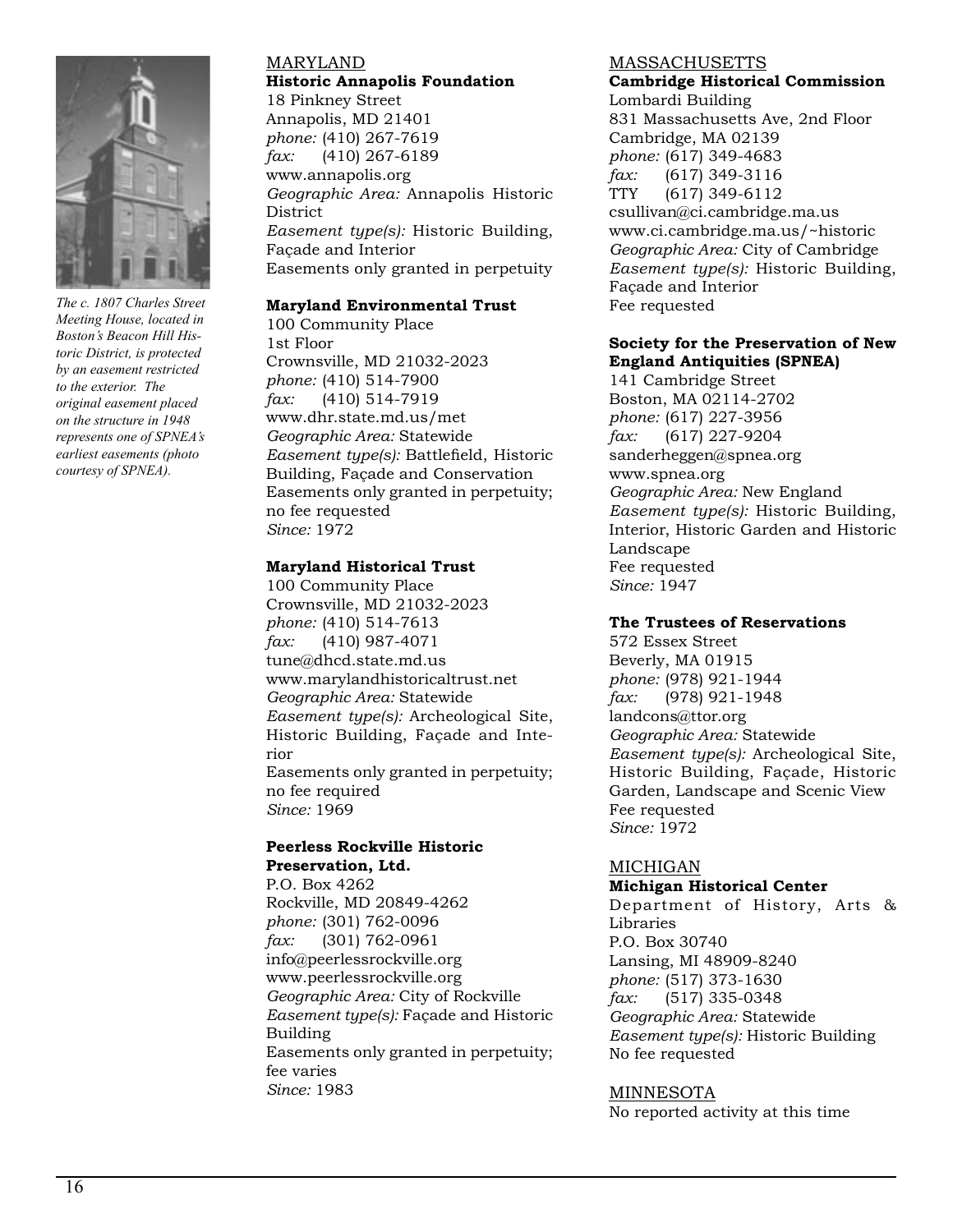#### MISSISSIPPI

#### **Mississippi Department of Archives and History**

Review and Compliance Officer P.O. Box 571 Jackson, MS 39205 *phone:* (601) 359-6940 *fax:* (601) 359-6955 msshpo@mdah.state.ms.us mdah.state.ms.us *Geographic Area:* Statewide *Easement type(s):* Archeological Site, Battlefield, Historic Building, Interior and Historic Garden Easements only granted in perpetuity; no fee required *Since:* 1974

#### **Vicksburg Foundation for Historic Preservation**

P.O. Box 254 Vicksburg, MS 39181 *phone:* (601) 636-5010 *fax:* (601) 636-5010 vburgfoundation@aol.com www.preservevicksburg.com *Geographic Area:* City of Vicksburg *Easement type(s):* Façade Easements only granted in perpetuity; fee required

#### MISSOURI

#### **Landmarks Historic Trust Corporation**

414 East 12th City Hall, 26th Floor Kansas City, MO 64106 *phone:* (816) 513-2902 *fax:* (816) 513-2899 *Geographic Area:* Kansas City Metro politan Area *Easement type(s):* Historic Building, Façade, Interior and Historic Garden Fee requested *Since:* 1990

#### MONTANA

No reported activity at this time

#### NEBRASKA

No reported activity at this time

#### NEVADA

#### **Nevada State Historic Preservation Office**

100 North Stewart Street Carson City, NV 89710 *phone:* (775) 684-3441 *fax:* (775) 684-3442 rrossa@clan.lib.nv.us *Geographic Area:* Statewide *Easement type(s):* Façade No fee requested

#### NEW HAMPSHIRE **Division of Historical Resources**

New Hampshire Department of Cultural Resources 19 Pillsbury Street, Box 2043 Concord, NH 03302-2043 *phone:* (603) 271-3483 *fax:* (603) 271-3433 preservation@nhdhr.state.nh.us webster.state.nh.us/nhdhr *Geographic Area:* Statewide *Easement type(s):* Archeological Site and Historic Building No fee requested

#### **Manchester Historic Association**

129 Amherst St. Manchester, NH 03101 *phone:* (603) 622-7531 *fax:* (603) 622-0822 gcolglazier@mha.mv.com www.manchesterhistoric.org/ *Geographic Area:* City of Manchester *Easement type(s):* Historic Building, Façade and Interior Easements only granted in perpetuity; fee required *Since:* 1994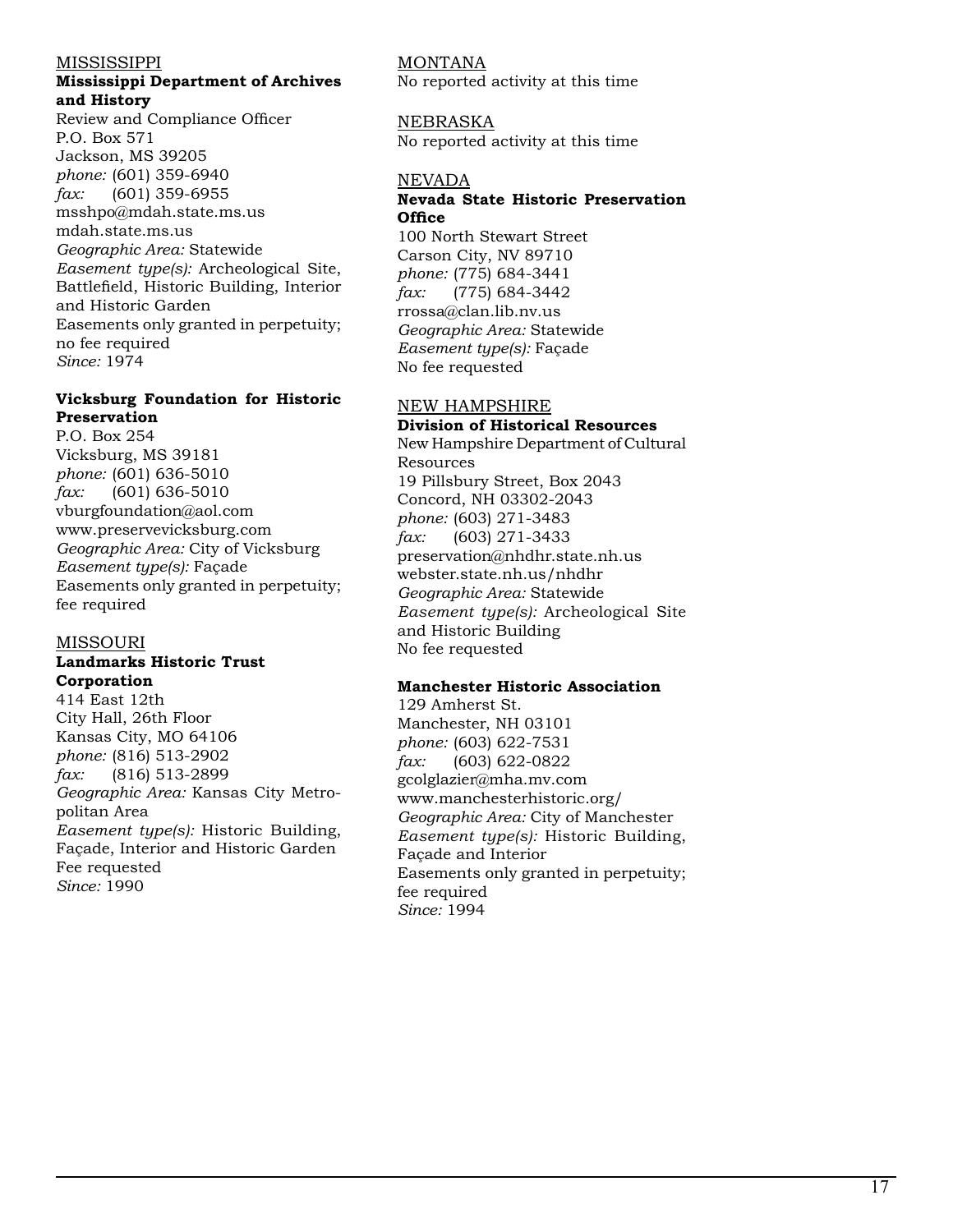#### **New Hampshire Land & Community Heritage Investment Program(LCHIP)**

10 Dixon Ave. Concord, NH 03301 *phone:* (603) 224-4113 *fax:* (603) 224-5112 info@lchip.org www.lchip.org *Geographic Area:* Statewide *Easement type(s):* Historic Building Easements only granted for terms; No fee requested *Since:* 2002

#### **New Hampshire Preservation Alliance**

P.O.Box 268 Concord, NH 03302-0268 *phone:* (603) 224-2281 *fax:* (603) 226-9368 jg@nhpreservation.org www.nhpreservation.org *Geographic Area:* Statewide *Easement type(s):* Historic Building, Façade, Interior, Historic Garden, Landscape and Scenic View Easements granted in perpetuity; fee requested *Since:* 2002

#### NEW JERSEY

#### **Historical Society of Princeton**

158 Nassau Street Princeton, NJ 08542 *phone:* (609) 921-6748 *fax:* (609) 921-6939 gailfstern@aol.com www.princetonol.org *Geographic Area:* Princeton area *Easement type(s):* Historic Building No fee requested

#### **New Jersey Historic Trust**

P.O. Box 457 506-508 East State Street Trenton, NJ 08625-0457 *phone:* (609) 984-0473 *fax:* (609) 984-7590 njht@dep.state.nj.us www.njht.org *Geographic Area:* Statewide *Easement type(s):* Historic Building, Façade, Interior, Historic Garden and Landscapes Easements only granted in perpetuity; fee required *Since:* 1978

#### NEW MEXICO

### **American Studies Foundation**

P.O. Box 489 Alcalde, NM 87511 *phone:* (618) 242-7894 *fax:* (618) 242-7894 tfutch5@charter.net *Geographic Area:* Southwest United States *Easement type(s):* Archaeological Site Fee required *Since:* 1997

#### NEW YORK

#### **Adirondack Architectural Heritage**

1790 Main Street Civic Center 37 Keeseville, NY 12944 *phone:* (518) 834-9328 *fax:* (518) 834-9225 aarch@aol.com www.aarch.org *Geographic Area:* Adrirondack Park (New York State) *Easement type(s):* Historic Building, Façade, Interior and Open Space Easements only granted in perpetuity; fee required *Since:* 1995

#### **The Catskill Center for Conservation and Development**

Route 28 Arkville, NY 12406 *phone:* (845) 586-2611 *fax:* (845) 586-3044 cccd@catskill.net www.catskillcenter.org *Geographic Area:* Catskill Region, Al bany, Delaware, Greene, Ulster and Sullivan Counties *Easement type(s):* Historic Building and Land Conservation *Since:* 1986

#### **Landmark Society of Western New York**

133 South Fitzhugh Street Rochester, NY 14608 *Phone/fax:* (716) 546-7029 *Geographic Area:* City of Rochester and counties outside Monroe *Easement type(s):* Mostly covenants, no longer seeking easements except for extraordinary opportunities One time fee requested *Since:* 1990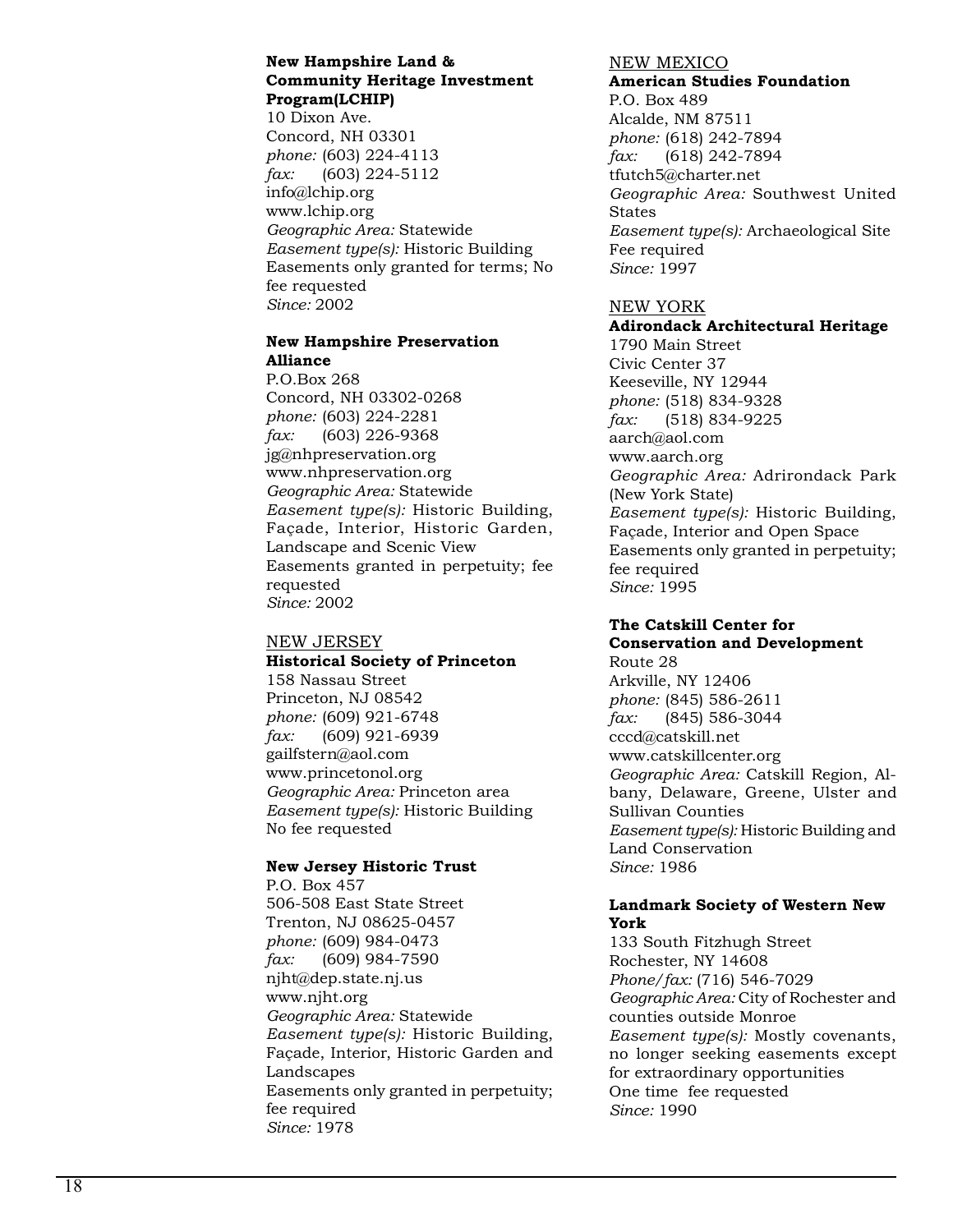#### **Mohonk Preserve, Inc.**

P.O. Box 715 3197 Route 44/55 New Paltz, NY 12561 *phone:* (914) 255-0919 *fax:* (914) 255-5646 info@mohonkpreserve.org www.mohonkpreserve.org *Geographic Area:* Local *Easement type(s):* Landscape, Scenic View, Land in view shed of National Historic Landmark and Land Conservation Easements only granted in perpetuity; fee requested

#### **New York Landmarks Conservancy**

141 Fifth Avenue New York, NY 10010 *phone:* (212) 995-5260 *fax:* (212) 995-5268 alexherrera@nylandmarks.org www.nylandmarks.org *Geographic Area:* New York City *Easement type(s):* Façade, Historic Garden and Façade Easements only granted in perpetuity; fee requested *Since:* 1980

#### **Preservation League of New York State**

44 Central Avenue Albany, NY 12206 *phone:* (518) 462-5658 *fax:* (518) 462-5684 info@preservenys.org www.preservenys.org *Geographic Area:* Statewide *Easement type(s):* Historic Building, Façade and Interior Easements only granted in perpetuity; fee requested *Since:* 1975

#### **Saratoga Springs Preservation Foundation**

P.O. Box 442 117 Grand Avenue Saratoga Springs, NY 12866 *phone:* (518) 587-5030 *fax:* (518) 581-1448 www.saratogapreservation.org *Geographic Area:* Saratoga Springs *Easement type(s):* Façade No fee requested

#### **Society for the Preservation of Long Island Antiquities**

161 Main Street P.O. Box 148 Cold Spring Harbor, NY 11724 *phone:* (631) 692-4664 *fax:* (631) 692-5265 splia@aol.com www.splia.org *Geographic Area:* Long Island *Easement type(s):* Historic Building *Since:* 1976

#### NORTH CAROLINA **Capital Area Preservation, Inc.** P.O. Box 28072

Raleigh, NC 27611-8072 *phone:* (919) 833-6404 *fax:* (919) 834-7314 cappresinc@aol.com www.capitalareapreservation.org *Geographic Area:* Wake County *Easement type(s):* Historic Building, Façade and Interior Easements only granted in perpetuity; no fee requested *Since:* 1982

#### **Conservation Trust for North Carolina**

P.O. Box 33333 Raleigh, NC 27636 *phone:* (919) 828-4199 *fax:* (919) 828-4508 info@ctnc.org www.ctnc.org *Geographic Area:* Statewide *Easement type(s):* Landscape, Scenic View and Conservation Easements only granted in perpetuity; donations accepted *Since:* 1991

#### **Preservation Society of Asheville & Buncombe County, Inc.**

P.O. Box 2806 Asheville, NC 28802 *phone:* (828) 254-2343 *fax:* (828) 254-2343 psabe@earthlink.net *Geographic Area:* Asheville & Buncombe County *Easement type(s):* Historic Building, Façade and Interior Easements only granted in perpetuity; no fee requested



*The mid-19th Century Queen Anne style house in the Cary Historic District was granted an easement to ensure its place in North Carolina history. (photo courtesy of the NPS archives).*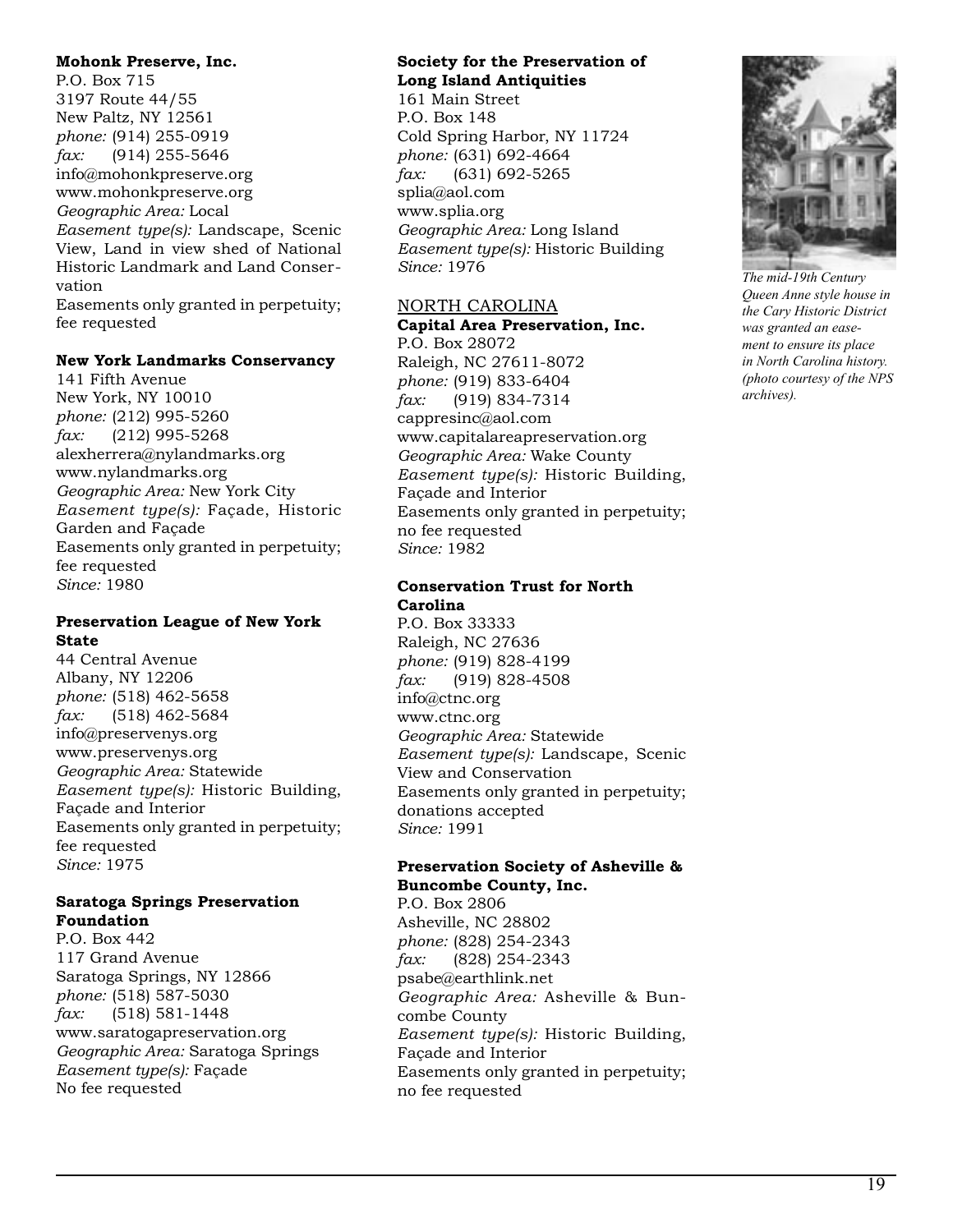

*Easements are designed to protect distinctive architectural features like those found on the facade of this c. 1850 mixed-use building in West Chester, PA. (photo courtesy of the NPS archives).*

#### **Preservation Society of Chapel Hill**

610 East Rosemary Street Chapel Hill, NC 27514 *phone:* (919) 942-7818 *fax:* (919) 942-7845 chpreservation@mindspring.com www.chapelhillpreservation.com *Geographic Area:* City of Chapel Hill and Orange County *Easement type(s):* Historic Building, Façade, Interior and Historic Garden Fee varies *Since:* 1973

#### **Uptown Shelby Association, Inc.**

P.O. Box 2042 Shelby, NC 28151 *phone:* (704) 484-3100 *fax:* (704) 484-3934 usa@shelby.net www.uptownshelby.org *Geographic Area:* Uptown Shelby Municipal Service District *Easement type(s):* Historic Building, Façade, Interior, Historic Garden, Landscape and Scenic View No fee requested *Since:* 1998

#### NORTH DAKOTA **North Dakota Parks and Recreation Department**

1835 Bismarck Expressway Bismarck, ND 58504 *phone:* (701) 328-5357 *fax:* (701) 328-5363 *Geographic Area:* Statewide *Easement type(s):* Scenic View No fee requested *Since:* 1972

#### OHIO

#### **Cincinnati Preservation Association**

342 West 4th Street Cincinnati, OH 45202 *phone:* (513) 721-4506 *fax:* (513) 721-6832 info@cincinnatipreservation.org www.cincinnatipreservation.org *Geographic Area:* Southwest Ohio & Northern Kentucky *Easement type(s):* Historic Building, Façade, Interior, Landscape and Scenic View Easements only granted in perpetuity; fee requested *Since:* 1977

#### **Cleveland Restoration Society**

3751 Prospect Ave. Cleveland, OH 44115-2705 *phone:* (216) 426-3101 *fax:* (216) 426-1975 jlangan@clevelandrestoration.org www.clevelandrestoration.org *Geographic Area:* Seven counties in Northeastern Ohio *Easement type(s):* Historic Building and Façade Easements only granted in perpetuity; fee requested *Since:* 1990

#### **Heritage Ohio**

846 1/2 East Main St. Columbus, OH 43205 *phone:* (614) 258-6200 *fax:* (614) 258-6400 info@heritageohio.org www.heritageohio.org *Geographic Area:* Statewide *Easement type(s):* Historic Building, Façade and Interior Easements only granted in perpetuity; fee requested *Since:* 2002

#### OKLAHOMA

No reported activity at this time

#### OREGON

#### **Historic Preservation League of Oregon**

3534 SE Main Street Portland, OR 97214 *phone:* (503) 243-1923 *fax:* (503) 243-1923 info@hplo.org www.hplo.org *Geographic Area:* Pacific Northwest *Easement type(s):* Archeological Site, Historic Building, Façade, Interior, Historic Garden, Landscape and Scenic View Easements only granted in perpetuity; fee required *Since:* 1983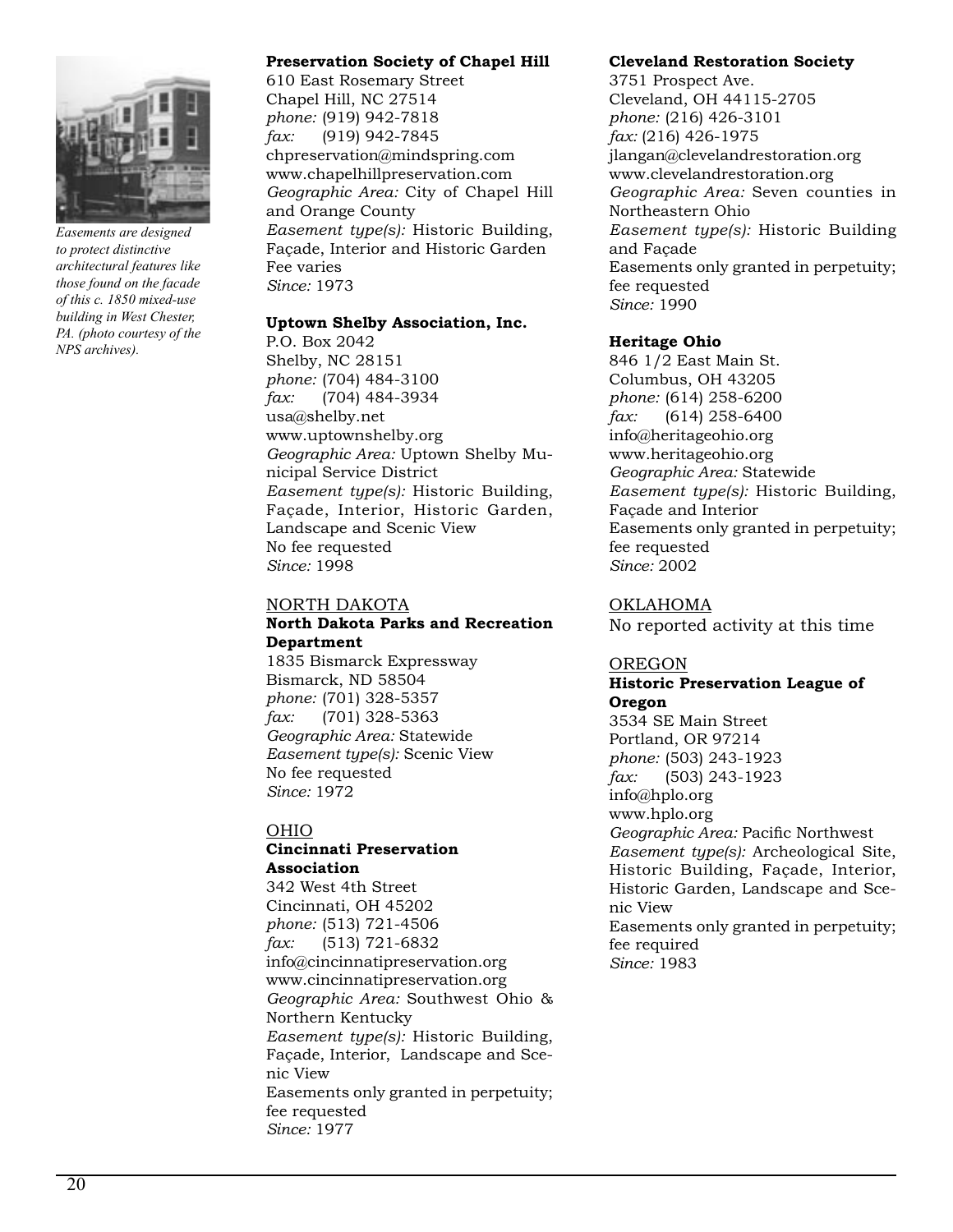#### PENNSYLVANIA

#### **Brandywine Conservancy, Inc.**

P.O. Box 141 Chadds Ford, PA 19317 *phone:* (610) 388-2700 *fax:* (610) 388-1575 www.brandywineconservancy.org *Geographic Area:* PA: Chester & Del aware Counties; DE: New Castle *Easement type(s):* Archeological Site, Battlefield, Façade and Conservation Easements only granted in perpetuity; fee requested *Since:* 1969

#### **Preservation Alliance for Greater Philadelphia**

1616 Walnut, Suite 2110 Philadelphia, PA 19103 *phone:* (215) 546-1146 *fax:* (215) 546-1180 info@preservationalliance.com www.preservationalliance.com *Geographic Area:* Mid-Atlantic with emphasis on Philadelphia *Easement type(s):* Historic Building, Façade, Interior, Historic Garden. Landscape and Scenic View Fee requested

#### RHODE ISLAND

#### **Rhode Island Historical Preservation & Heritage Commission**

The Old State House 150 Benefit Street Providence, RI 02903 *phone:* (401) 222-4130 *fax:* (401) 222-2968 esanderson@rihphc.state.ri.us www.rihphc.state.ri.us *Geographic Area:* Statewide *Easement type(s):* Archeological Site, Historic Building, Façade, Interior, Historic Garden, Landscape and Sce nic View Fee requested *Since:* 1970

#### SOUTH CAROLINA

#### **Historic Beaufort Foundation**

P.O. Box 431 Fort Mill, SC 29716-0431 *phone:* (803) 547-2003 *fax:* (803) 547-6006 *Geographic Area:* Local *Easement type(s):* Archeological Site, Battlefield, Historic Building and In terior Fee requested

#### **Historic Charleston Foundation**

P.O. Box 1120 Charleston, SC 29402 *phone:* (843) 723-1623 *fax:* (843) 577-2067 jposton@crabnet.net www.historiccharleston.org *Geographic Area:* City of Charles ton; Beaufort, Berkeley, Charleston, Dorchester and Georgetown Counties *Easement type(s):* Archeological Site, Historic Building, Façade, Interior, Historic Garden, Landscape and Sce nic View Easements only granted in perpetuity; fee requested *Since:* 1979

#### **Historic Columbia Foundation**

1601 Richland Street Columbia, SC 29201 *phone:* (803) 252-7742 *fax:* (803) 926-7695 www.historiccolumbia.org *Geographic Area:* City of Columbia *Easement type(s):* Façade Easements only granted in perpetuity; fee requested

#### **Nation Ford Land Trust**

P.O. Box 431 Fort Mill, SC 29716-0431 *phone:* (803) 547-8140 *fax:* (803) 547-2852 nflt@comporium.net *Geographic Area:* York County *Easement type(s):* Archeological Site, Battlefield, Historic Building, Façade and Interior Fee requested *Since:* 1989

#### **The Palmetto Trust for Historic Preservation**

8301 Parklane Road Columbia, SC 29223 *phone:* (803) 896-6234 *fax:* (803) 896-6167 rhcmn@aol.com *Geographic Area:* Statewide *Easement type(s):* Historic Building, Façade, Interior Historic Garden, Landscape and Scenic View Fee requested *Since:* 1994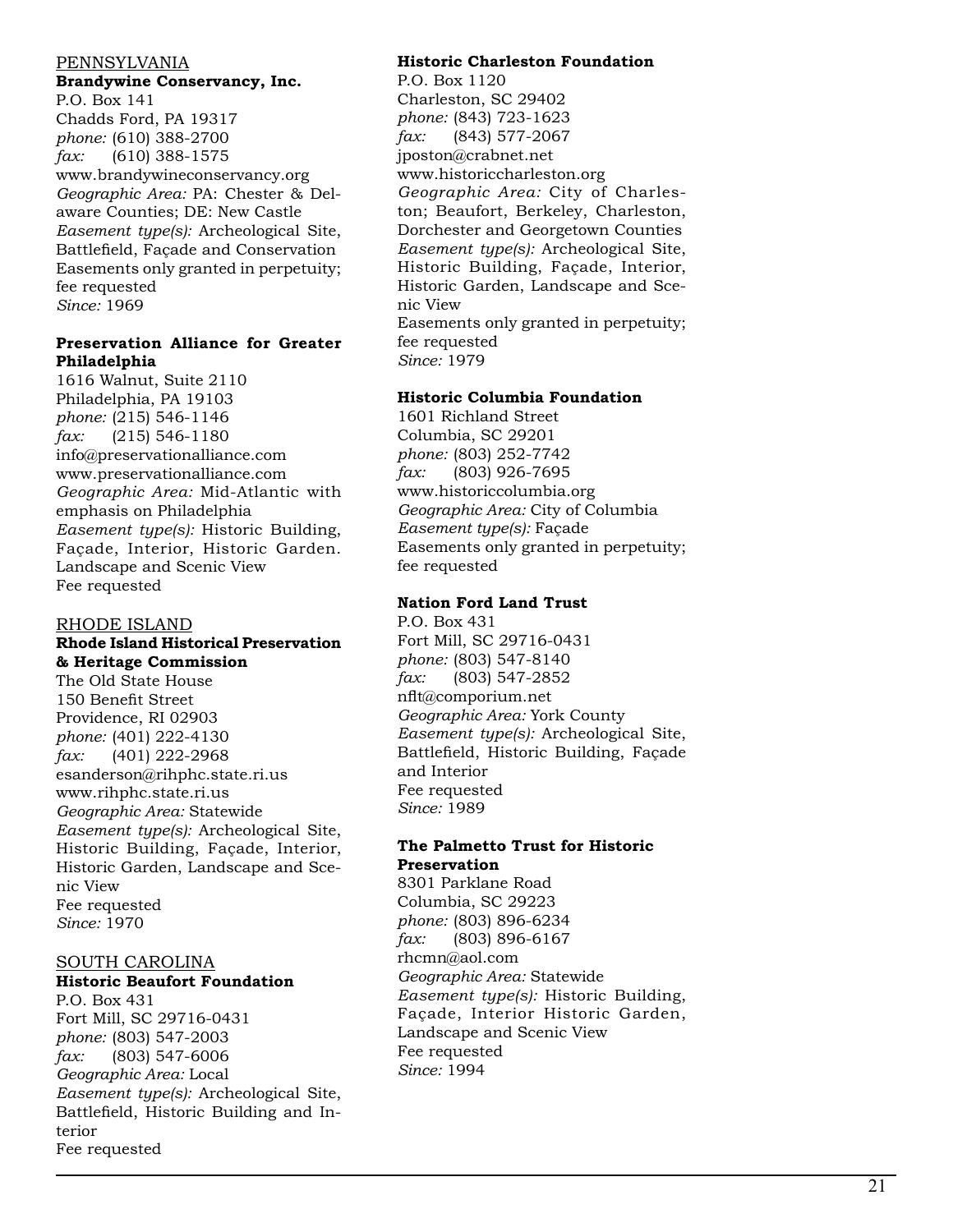#### **The Preservation Society of Charleston**

P.O. Box 521 147 King Street Charleston, SC 29402 *phone:* (843) 722-4630 *fax:* (843) 723-4381 rgurley@preservationsociety.org www.preservationsociety.org *Geographic Area:* City of Charleston *Easement type(s):* Historic Building, Façade and Interior Easements only granted in perpetuity; fee requested *Since:* 1978

#### SOUTH DAKOTA

#### **Preserve South Dakota**

P.O. Box 113 Pierre, SD 57501 *phone:* (605) 945-0409 *fax:* (605) 224-0361 info@preservesd.org www.preservesd.org *Geographic Area:* Statewide *Easement type(s):* Archeological Site and Façade Easements only granted in perpetuity; fee requested

#### TENNESSEE

#### **Historic Nashville**

P.O. Box 190516 Nashville, TN 37219 *phone:* (615) 244-7835 *fax:* (615) 244-7838 info@historicnashville.org www.historicnashville.org *Geographic Area:* Statewide *Easement type(s):* Façade Easements only granted in perpetuity; fee requested *Since:* 1985

#### **Knox Heritage, Inc.**

P.O. Box 1242 Knoxville, TN 37901 *phone:* (865) 523-8008 *fax:* (865) 523-0938 kimtrent@knoxheritage.org www.knoxheritage.org *Geographic Area:* City of Knoxville and Knox County Easements only granted in perpetuity; fee required

#### **Memphis Heritage, Inc.**

309 South Main Street Memphis, TN 38103 *phone:* (901) 529-9828 *fax:* (901) 529-9852 info@memphisheritage.org www.memphisheritage.org *Geographic Area:* City of Memphis & Shelby County *Easement type(s):* Façade Fee requested *Since:* 1984

#### TEXAS

#### **Galveston Historical Foundation, Inc.**

502 20th Street Galveston, TX 77520-2014 *phone:* (409) 765-7834 *fax:* (409) 765-7851 marsh.davis@galvestonhistory.org www.galvestonhistory.org *Geographic Area:* City of Galveston *Easement type(s):* Historic Building, Façade and Historic Garden No fee requested *Since:* 1973

#### **San Antonio Conservation Society**

107 King William Street San Antonio, TX 78204-1399 *phone:* (210) 224-6163 *fax:* (210) 224-6168 conserve@saconservation.org *Geographic Area:* Bexar and sur rounding counties *Easement type(s):* Historic Building, Façade and Interior No fee requested

#### **Texas Historical Commission**

Division of Architecture P.O. Box 12276 Austin, TX 78711 *phone:* (512) 463-6094 *fax:* (512) 463-6095 stan.graves@thc.state.tx.us www.thc.state.tx.us *Geographic Area:* Statewide *Easement type(s):* Historic Building and Façade Fee requested on façade easements *Since:* 1971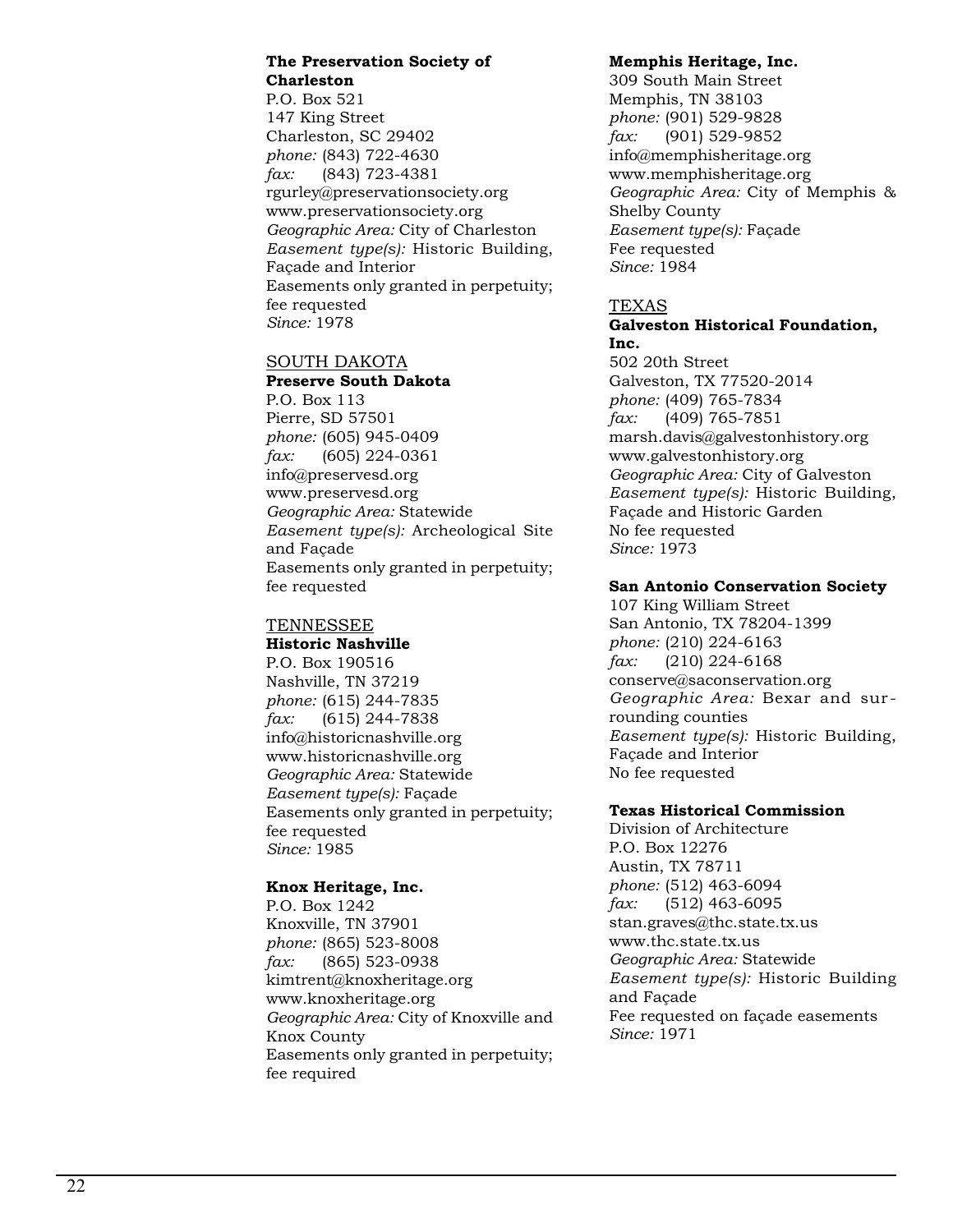#### **Texas Historical Commission**

Archeology Division P.O. Box 12276 Austin, TX 78711-2276 *phone:* (512) 463-6096 *fax:* (512) 463-2530 archeology@thc.state.tx.us *Geographic Area:* Statewide *Easement type(s):* Archeological Site No fee requested *Since:* 1984

#### UTAH

#### **Utah Heritage Foundation**

P.O. Box 28 Salt Lake City, UT 84110-0028 *phone:* (801) 533-0858 *fax:* (801) 537-1245 www.utahheritagefoundation.com *Geographic Area:* Statewide *Easement type(s):* Historic Building, Façade, Historic Garden and Land scapes Easements only granted in perpetuity; fee requested *Since:* 1975

#### VERMONT

#### **Preservation Trust of Vermont, Inc.**

104 Church Street Burlington, VT 05401 *phone:* (802) 658-6647 *fax:* (802) 658-0576 paul@ptvermont.org www.ptvermont.org *Geographic Area:* Statewide *Easement type(s):* Façade, Interior and Archeological Site Easements only granted in perpetuity; fee required

#### VIRGINIA

#### **Office of Historic Alexandria**

P.O. Box 178 City Hall Alexandria, VA 22313 *phone:* (703) 838-4554 *fax:* (703) 838-6451 jean.federico@ci.alexandria.va.us *Geographic Area:* City of Alexandria *Easement type(s):* Historic Building, Façade, Interior Historic Garden, Landscape and Scenic View Easements only granted in perpetuity; no fee requested

#### **Virginia Department of Historic Resources**

2801 Kensington Avenue Richmond, VA 23221 *phone:* (801) 367-2323 *fax:* (804) 367-2391 cloth@dhr.state.va.us www.dhr.state.va.us *Geographic Area:* Statewide *Easement type(s):* Registered Historic Landmarks and Registered Historic District Properties only Easements only granted in perpetuity; no fee requested *Since:* 1968

#### **Virginia Outdoors Foundation**

203 Governors Street Suite 316 Richmond, VA 23219 *phone:* (804) 225-2147 *fax:* (804) 371-4810 achisolm@virginiaoutdoorsfoundatio n.org www.virginiaoutdoorsfoundation.org *Geographic Area:* Statewide *Easement type(s):* Battlefield, Historic Garden, Landscape and Scenic View Easements only granted in perpetuity; no fee requested *Since:* 1966 Blackburg Field Office: (540) 951-2822; FAX (540) 951-2695

#### WASHINGTON

#### **Jefferson Land Trust**

P.O. Box 1610 Port Townsend, WA 98368 *phone:* (360) 379-9501 *fax:* (360) 379-9501 saveland@olympus.net www.olympus.net/saveland *Geographic Area:* Eastern Jefferson County *Easement type(s):* Archeological Site, Historic Building, Historic Garden, Landscape, Scenic View, Agricultural and Open Space Easements only granted in perpetuity; fee requested *Since:* 1986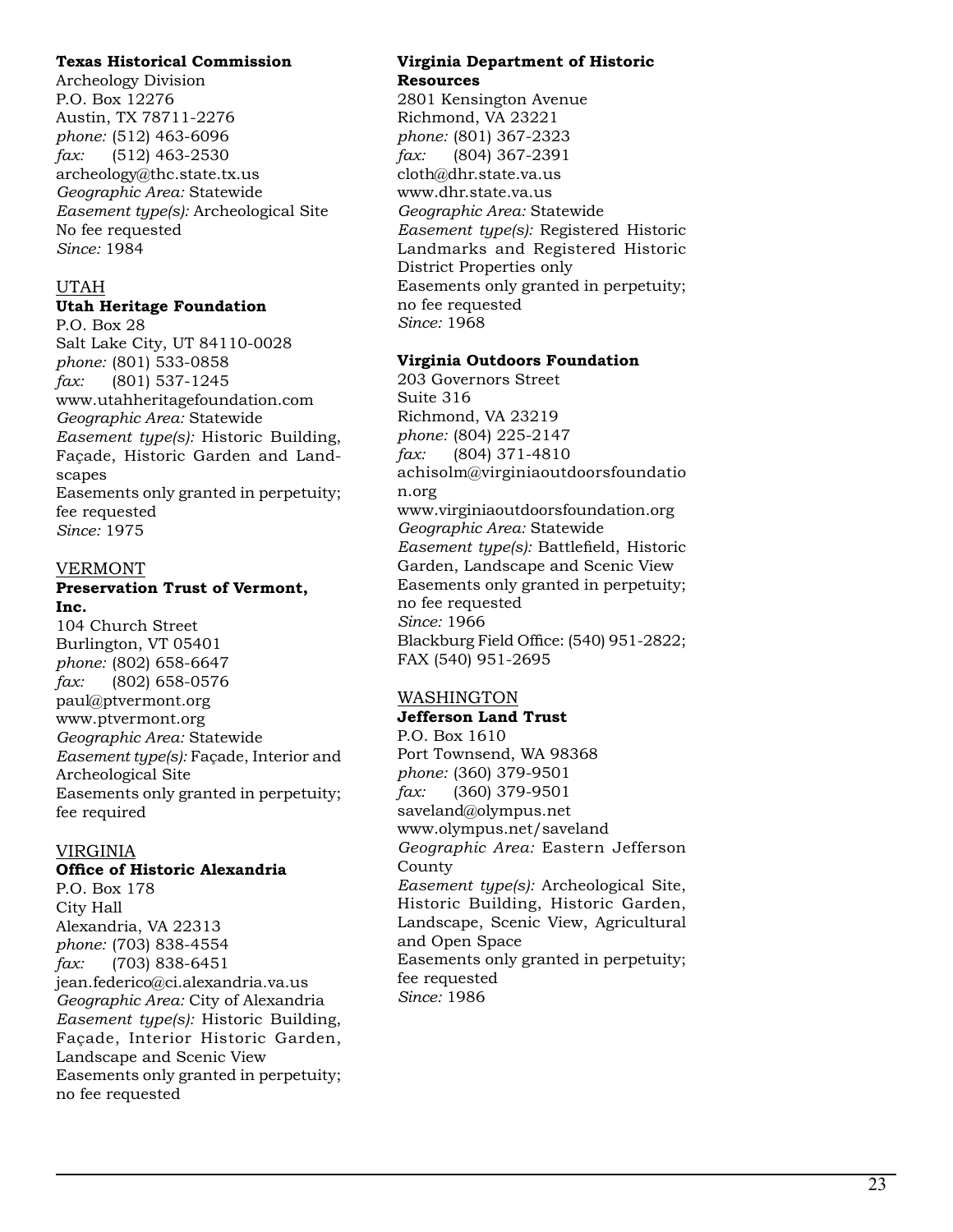#### **The San Juan Preservation Trust**

Box 327 Lopez Island, WA 98261-0327 *phone:* (360) 468-3202 *fax:* (360) 468-3509 sjptrust@rockisland.com www.rockisland.com/~sjptrust/ *Geographic Area:* San Juan Islands; San Juan, Skagit & Whatcom counties *Easement type(s):* Archeological Site, Historic Building, Façade, Historic

Garden, Landscape, Scenic View, Natural Areas, Productive Forest and Agricultural Land Easements only granted in perpetuity; fee requested *Since:* 1979

#### **Spokane City/County Historic Preservation Office**

808 West Spokane Falls Boulevard City Hall Spokane, WA 99201 *phone:* (509) 625-6983 *fax:* (509) 625-6059 tbrum@spokanecity.org www.historicspokane.org *Geographic Area:* Spokane County *Easement type(s):* Façade Easements only granted in perpetuity; no fee requested *Since:* 1981

#### **Washington State Office of Archaeology & Historic Preservation**

P.O. Box 48343 Olympia, WA 98504-8343 *phone:* (360) 586-3079 *fax:* (360) 586-3067 stephenm@cted.wa.gov www.oahp.wa.gov *Geographic Area:* Statewide *Easement type(s):* Façade and Historic Building Easements only granted in perpetuity; no fee requested *Since:* 1981

WEST VIRGINIA No reported activity at this time

#### WISCONSIN

#### **State Historical Society of Wisconsin**

816 State Street Madison, WI 53706-1488 *phone:* (608) 264-6490 *fax:* (608) 264-6504 jasewell@whs.wisc.edu www.wisconsinhistory.org *Geographic Area:* Statewide *Easement type(s):* Archeological Site and Historic Building No fee required *Since:* 1977

#### WYOMING

No reported activity at this time

PUERTO RICO

No reported activity at this time

#### VIRGIN ISLANDS

No reported activity at this time

In an effort to keep current information on easement holding organizations, please contact us if you have additional listings or changes for this directory.

> Easement Directory Heritage Preservation Services National Park Service 1849 C Street, NW (org 2255) Washington, DC 20240